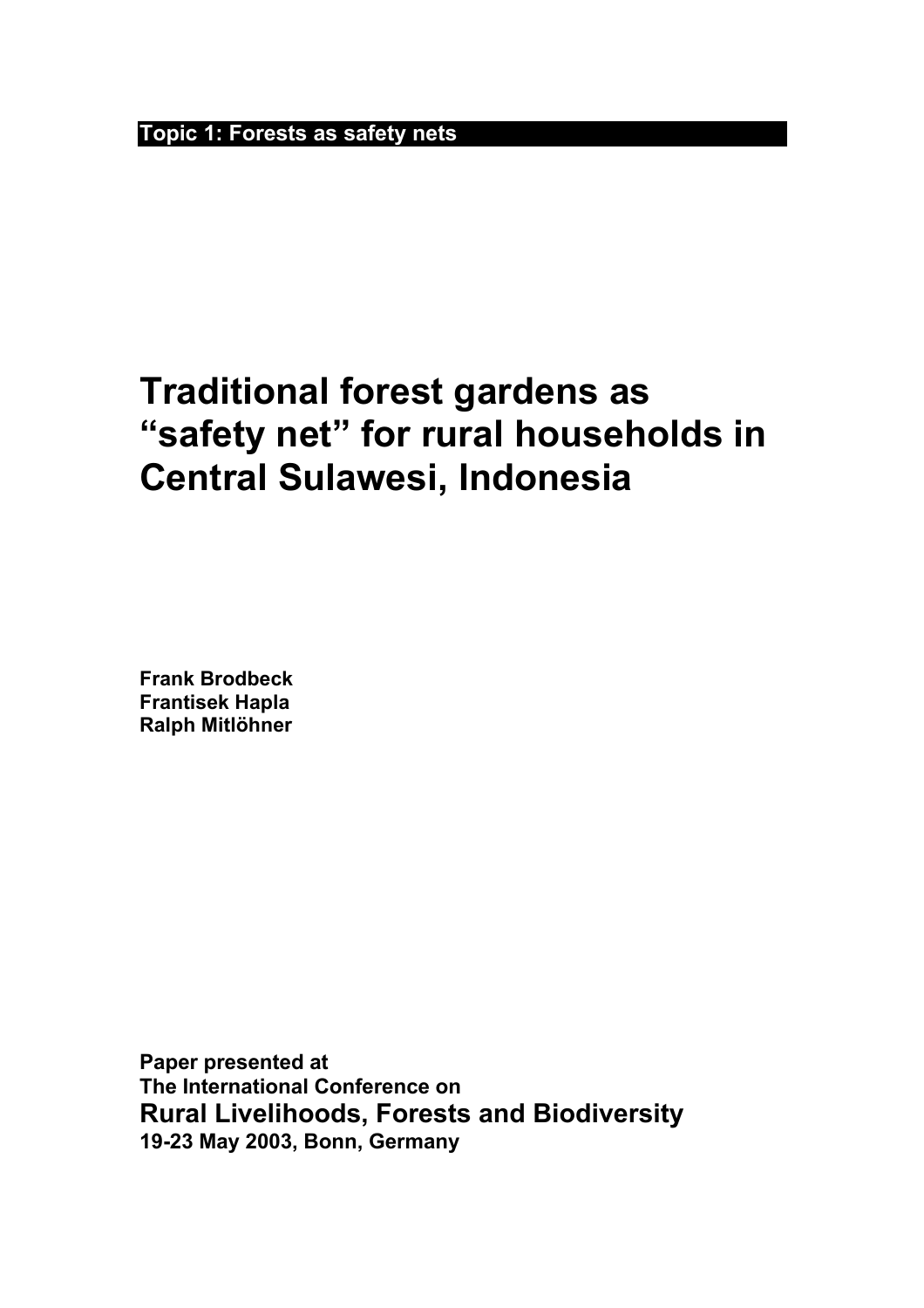## **Traditional forest gardens as "safety net" for rural households in Central Sulawesi, Indonesia**

## **Frank Brodbeck<sup>1</sup> , Frantisek Hapla<sup>2</sup> and Ralph Mitlöhner<sup>1</sup>**

#### **SUMMARY**

Forest gardens have a long tradition in Central Sulawesi, making them an example for an especially successful agroforestry system. Apart from yielding a multitude of timber- and non-timber forest products for use in the household and generating cash income, forest gardens have an important function as a "safety net" for times of hardship, thus contributing to improve rural livelihoods. In this paper, three forest gardens in different villages of Central Sulawesi are compared in a case study, using methods from natural sciences as well as from social sciences. First, the structure, composition and biodiversity of these forest gardens are analysed and compared with those of nearby natural forests. Tall cultivated trees like sugar palm (*Arenga pinnata*), coconut palm (*Cocos nucifera*) and candle nut tree (*Aleurites moluccana*) form the canopy of forest gardens, under which shrubs and herbaceous plants are grown. This structure gives forest gardens a forest-like appearance, and with up to 120 species of useful plants per ha, the biodiversity in forest gardens is much higher than in most other land use systems. Even though the three forest gardens described in this paper differ in many respects, they all have 19 species in common, including important cash crops like coffee (*Coffea canephora*) and cocoa (*Theobroma cacao*) as well as staple crops like cassava (*Manihot esculenta*). In the next chapter, the different development cycles of forest gardens are described, showing that forest gardens that look similar today may well have a very different history. Then, yields and prices of forest garden products are presented and the cash income from forest gardens is calculated. The investigated forest gardens generate between 57 and 77% of their owner's total cash income. Finally, different mechanisms of forest gardens acting as a safety net are described and discussed.

#### **Acknowledgements**

 $\overline{a}$ 

The research for this paper was carried out within the framework of the project "Stability of Rainforest Margins in Indonesia" (STORMA), funded by DFG (Deutsche Forschungsgemeinschaft). The data on the natural forest Kamarora were collected together with Maike Langkau (Göttingen) and Syukur Umar (Palu). The data on forest garden Kamarora were collected together with Syukur Umar (Palu). The collected herbarium specimens were identified by Harry Wiriadinata, Herbarium Bogoriense (Bogor) and Ramadhanil Pitopang, Herbarium Celebense (Palu).

<sup>&</sup>lt;sup>1</sup> Institute of Silviculture, Sect. II.: Tropical Silviculture, University of Göttingen, Büsgenweg 1, D-37077 Göttingen, Germany

Institute of Wood Biology and Wood Technology, Büsgenweg 4, D-37077 Göttin-gen, Germany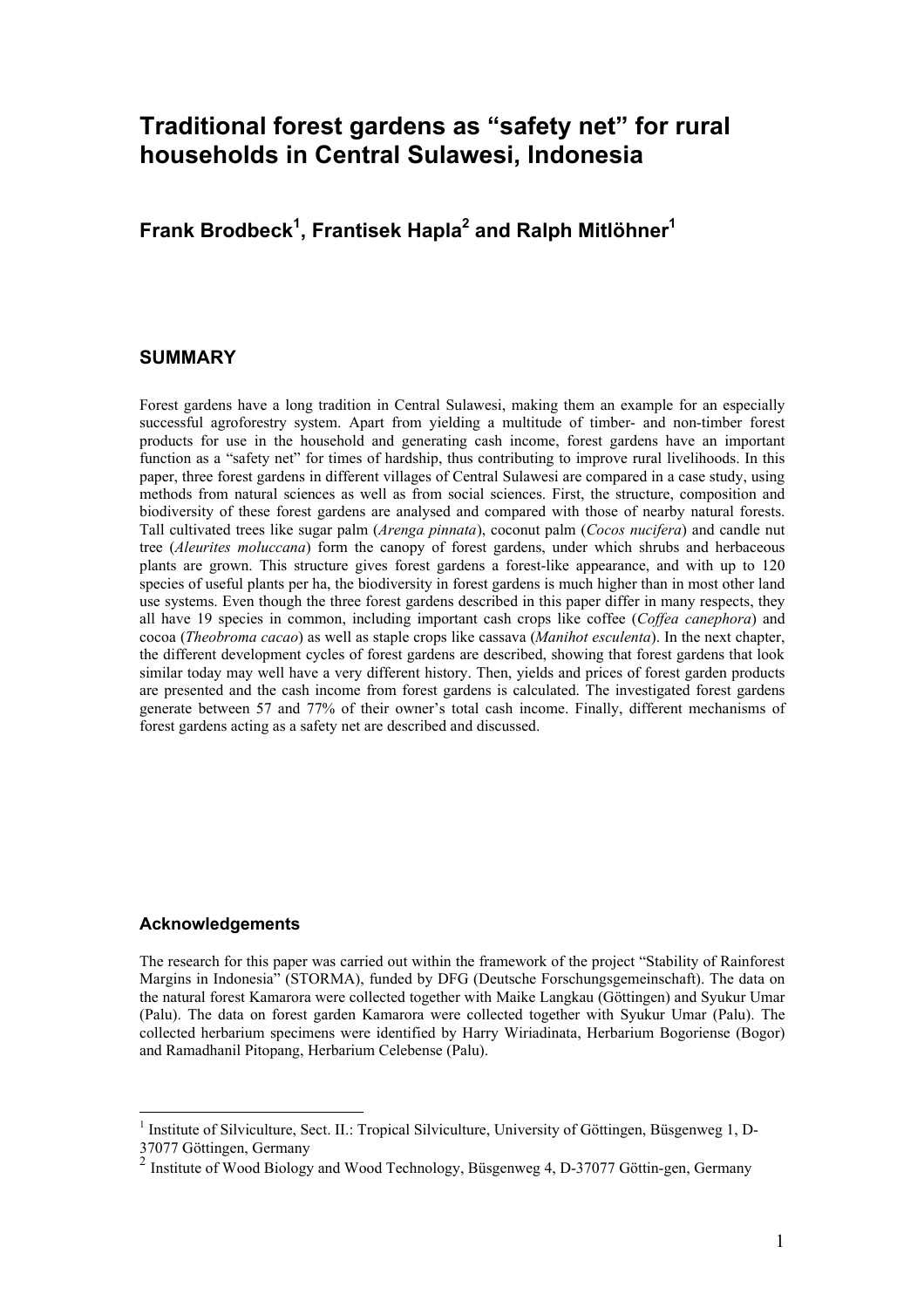## **INTRODUCTION**

In Indonesia, forests play an important role for the livelihood of rural people. While agriculture is the most important activity, forests provide a wide variety of additional products for cash generation as well as for subsistence use. Timber and rattan are sold for cash income, while firewood, fruits and medicinal plants are used in the household. This source of income becomes especially important when the main crops have failed or additional cash income is needed. In those situations, forests act as a "safety net". The wish to maximise the output of forest products has led people to manage the forests, which in turn has resulted in the establishment of forest gardens in some places. Many different types of forest gardens are known in Indonesia, like the "Dusuns" of Central Maluku (Kaya et al. 2002), the "Tembawangs" of West Kalimantan (Sundawati 1993) or the rattan gardens of Central Kalimantan (Arifin 2003). While the above-mentioned forest gardens are already well researched, little is known about this land use system in Sulawesi. With the aim to close this gap, the authors carried out research in three forest gardens in Central Sulawesi, an old traditional, yet very flexible and apparently sustainable, land use system. The following objectives were formulated for this study:

- Describe the composition and structure of forest gardens
- Identify and compare different types of forest gardens
- Describe the establishment and management of forest gardens
- Record the products from forest gardens and describe their use
- Assess the role and importance of forest gardens for rural livelihoods

## **MATERIAL AND METHODS**

The study was conducted on Sulawesi Island ( $2^{\circ}$  N –  $4^{\circ}$  S, 119<sup>o</sup>–125<sup>o</sup> E), Indonesia, in the province of Central Sulawesi, within the framework of the STORMA project (Stability of Rainforest Margins). The climate in the research area varies considerably from the semi-arid Palu Valley with an average annual rainfall of 747 mm (Whitten et al. 2002) to the humid mountains of Lore Lindu National Park with a precipitation of 2,237 mm in Kulawi (Metzner 1981), only 70 km away from Palu. The mean annual temperature is 27.6° C in Palu and 26.0° C in Kulawi (Gunawan 2003). The research sites are situated in or near the Lore Lindu National Park (218,000 ha). A major part of the National Park lies at an altitude of more than 1,000 m with Gunung Nokilalaki (2,280 m) being the highest mountain. Fig. 1 shows a map of the research area.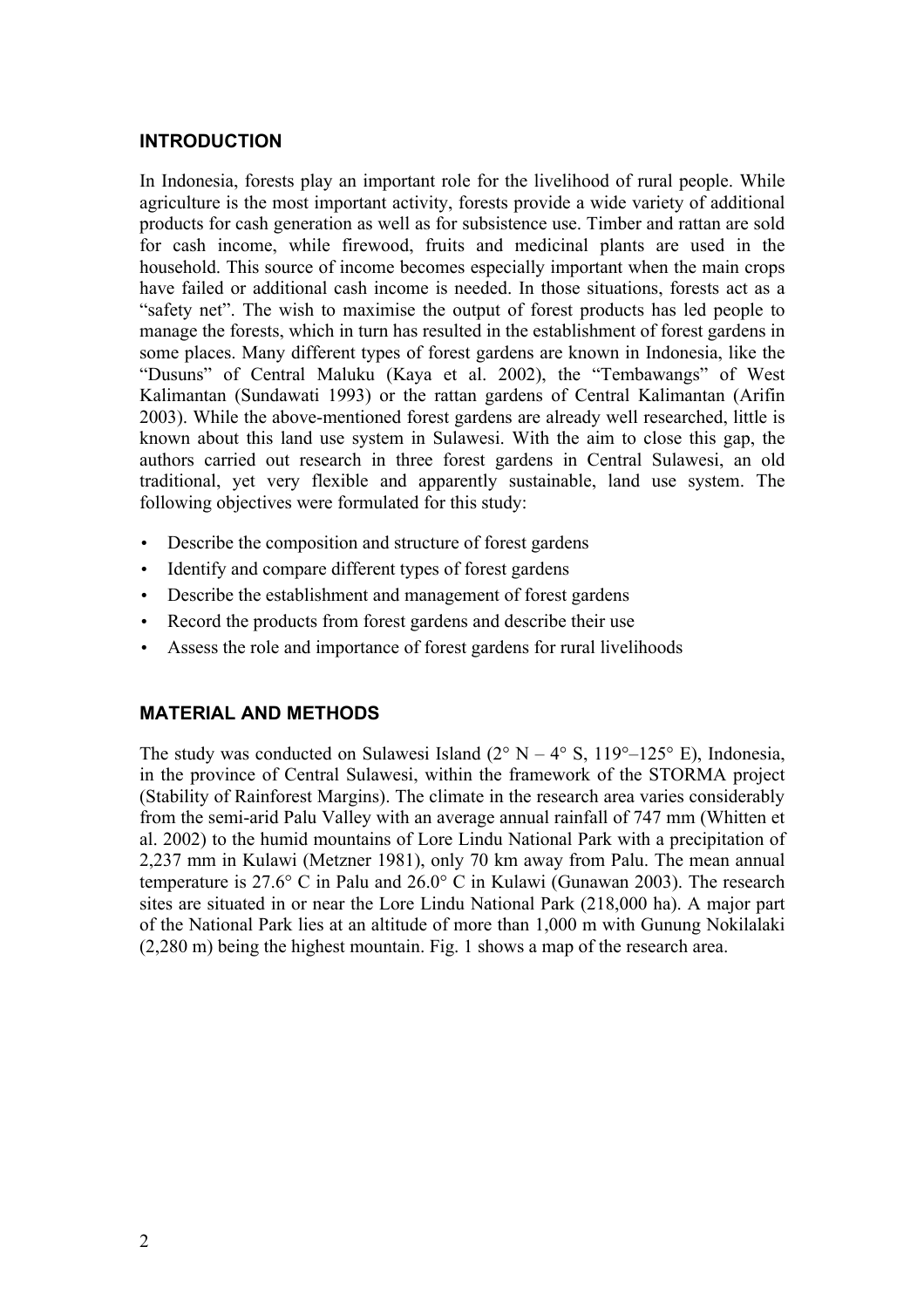**Figure 1. Location and overall view of the research area in Central Sulawesi**



One objective of the study was to compare different types of forest gardens. After first investigations, three main factors influencing the composition and management of forest gardens could be identified: cultural preferences for certain crops, climate (correlating with altitude) and market access. Considering these parameters, typical forest gardens were selected in three villages around Lore Lindu National Park. For an evaluation of the biodiversity and sustainability of forest gardens, nearby natural forests were selected to serve as a reference. The geographical and socio-economic characteristics of the research villages and research plots are compiled in Table 1.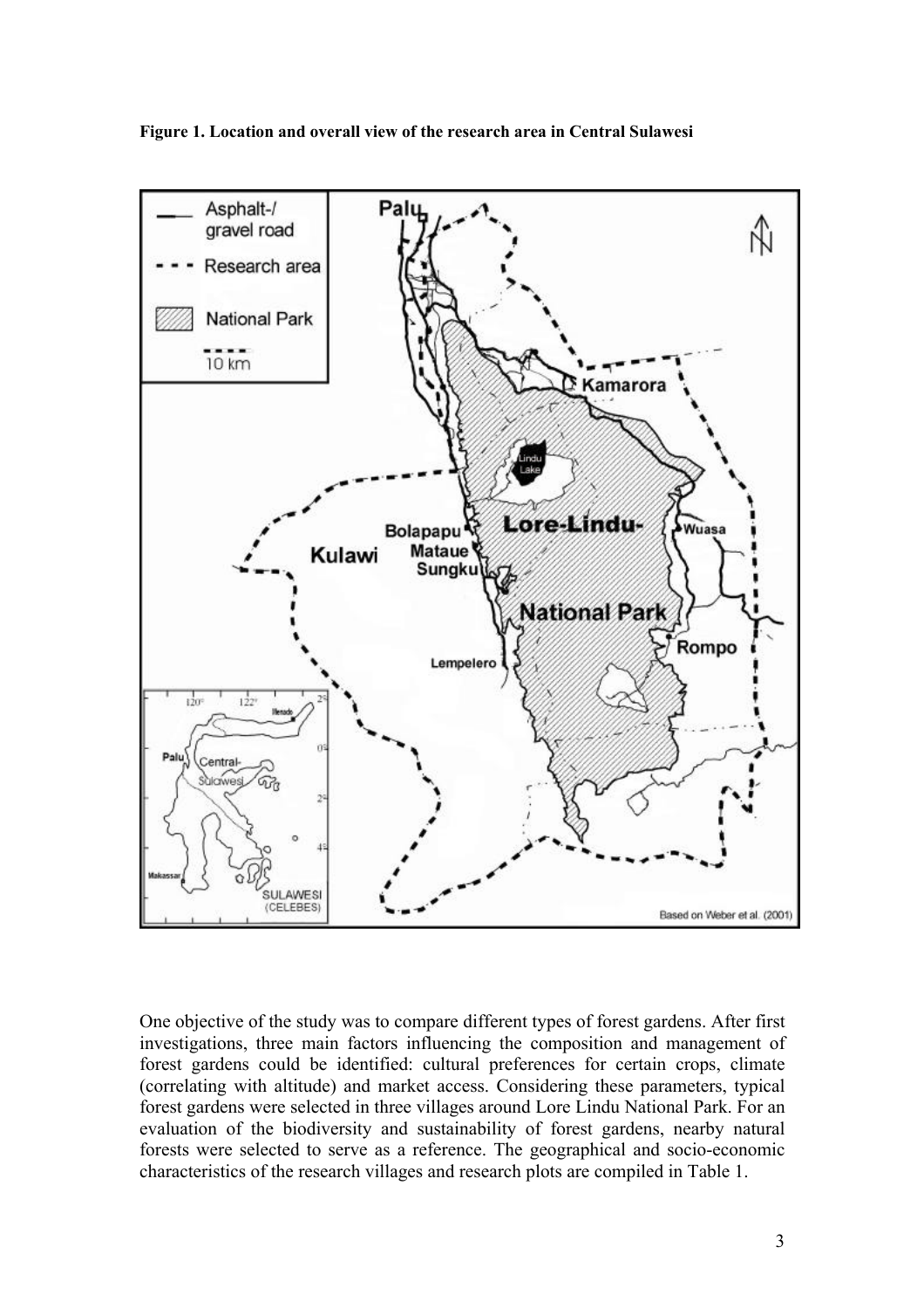| Village                            | Kulawi                       | Rompo                        | Kamarora            |
|------------------------------------|------------------------------|------------------------------|---------------------|
| Ethnic group                       | Kulawi Moma                  | Besoa                        | Mixed               |
|                                    |                              |                              |                     |
| Geographic position                | $S = 01^{\circ}27'$          | 01°24'<br>S.                 | $S$ 01°12'          |
|                                    | $E$ 119°59'                  | E 120°20'                    | $E$ 120°08'         |
| Altitude of forest<br>garden plot  | Approx. 600 m asl            | Approx. 1,000 m asl          | Approx. 700 m asl   |
| Forest garden<br>established in    | 1962                         | 1940                         | 1981                |
| Altitude of natural<br>forest plot | Approx. 1,100-1,200<br>m asl | Approx. 1,000-1,100<br>m asl | Approx. 1,000 m asl |
| Market access                      | Intermediate                 | Far, difficult access        | Close, easy access  |

**Table 1. Geographical and socio-economic characteristics of the research villages and research plots**

The aim of the study was not to give a representative overview of all types of forest gardens in the region, which often include modern variants concentrating on few species of cash crops. The investigations were rather designed as case studies of the few remaining *traditional* forest gardens. To that end, traditionally managed forest gardens were ascertained through interviews with key informants and surveys in the field. In each village, one forest garden with a size of one hectare and a natural forest plot of the same size were selected. In Rompo, the forest garden of the "kepala desa" (village head), who is also the "ketua lembaga adat" (elder of the council for traditional law) was chosen. His forest garden was established in 1940. In Kulawi, the forest garden of the former kepala desa, who is still a member of the "lembaga adat" (council for traditional law) was selected. This forest garden was established in 1962. With the owners of FG Rompo and FG Kulawi being indigenous and holding important functions in the social and cultural life of the village, they have a profound knowledge of forest garden plants and their uses, the site conditions and the appropriate management. Kamarora, however, is a relatively new village. It emerged from a resettlement in 1978-79 and is ethnically diverse. The forest garden in Kamarora which was selected for this study belongs to an ethnic Kulawinese, who moved here in 1979 and established his forest garden in 1981. Thus, one of the oldest forest gardens in Kamarora was chosen, but it is still much younger than the forest gardens in Rompo and Kulawi.

In the next step, the research plots were permanently marked and then inventorised. In these inventories, the following silvicultural parameters (i.a.) were recorded for all big trees (diameter at breast height = 10 cm):

- tree species (local name and scientific name)
- potential and actual uses of the species
- tree diameter at breast height (1.30 m above the ground) (dbh)
- $\bullet$  tree height (h)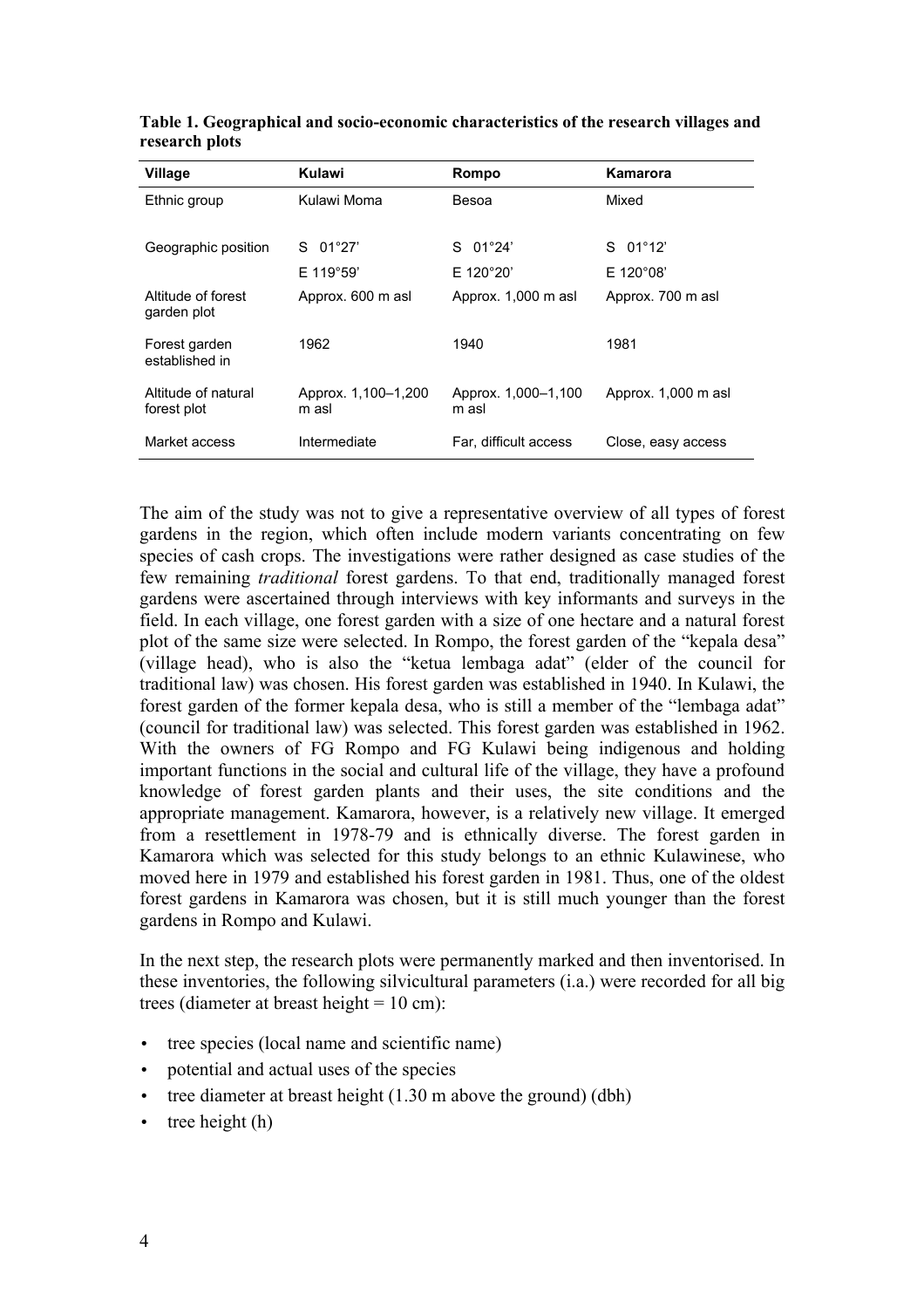Data on smaller trees and seedlings were collected in systematic samples. In the forest garden plots, however, *all* the cultivated and useful plants were counted, measured and identified, regardless of their size. A detailed description of the methodology is given in Brodbeck et al. (2003).

To complete the inventory data from these case studies, socio-economic data on forest gardens were collected on a broader basis during several field stays between 2000 and 2002. The number and duration of field stays is detailed below: Kulawi: 13 stays with a total duration of 79 days; Rompo: 11 stays (98 days); Kamarora: 12 stays (38 days). First of all during these stays, the inventories were carried out, soil samples were taken and herbarium specimen were collected together with the respective forest garden owners and 2 to 3 assistants from the village. These assistants were forest garden owners themselves and could also provide valuable information. First observations of management practices were made during that time and many questions on the history of forest gardens, forest garden products and their use, yields and prices could be discussed in the natural environment on site. Furthermore, the author participated in many activities of forest garden management as well as harvest and processing of forest garden products, which gave additional insights through participatory observation. Only after that phase of socialization in the village and improving skills in Bahasa Indonesia, the author carried out semi-structured interviews with several forest garden owners and other key informants in each village. Much information was also gathered through personal observations and many informal conversations and discussions with memory protocol during the extended field stays. Basic socio-economic data on household and village level were collected by other sub-projects within the STORMA project but are mostly unpublished yet.

## **RESULTS FROM INVESTIGATIONS WITH METHODS FROM NATURAL SCIENCES**

## **Silvicultural parameters of natural forests and forest gardens**

The focus in this paper is on socio-economic aspects, so silvicultural aspects will only be discussed inasmuch as relevant in that context. For a detailed silvicultural analysis of forest gardens in Central Sulawesi, see Brodbeck et al. (2003).

Table 2 shows a comparison of silvicultural parameters of natural forests and forest gardens. The stand basal area (sum of the cross sections of all the trees at 1.3 m height), which takes into account the number *and* the diameter of the trees, is a good measure for the density of a stand. In the natural forest plots, the stand basal area varies only slightly, between 31.6 and 33.1 m²/ha. In forest garden Kulawi, the basal area (29.4 m²/ha) is almost as high as in the natural forest, which gives that forest garden a forest-like appearance. The high basal area in FG Kulawi is achieved with a relatively small number of trees (only 265 in FG Kulawi compared to 471 to 819 in the NF plots), meaning that the average diameter of the trees in FG Kulawi must be much higher than in the natural forest. The respective values in Rompo (21.6 m<sup>2</sup>/ha) and Kamarora (17.8 m²/ha) are much lower, indicating a less dense tree cover. The low basal area in FG Kamarora, together with the small number of trees  $(N=110)$ , show that this agroforestry system does not have the forest-like structure which is typical for traditional forest gardens. Actually, the stand in Kamarora is a temporary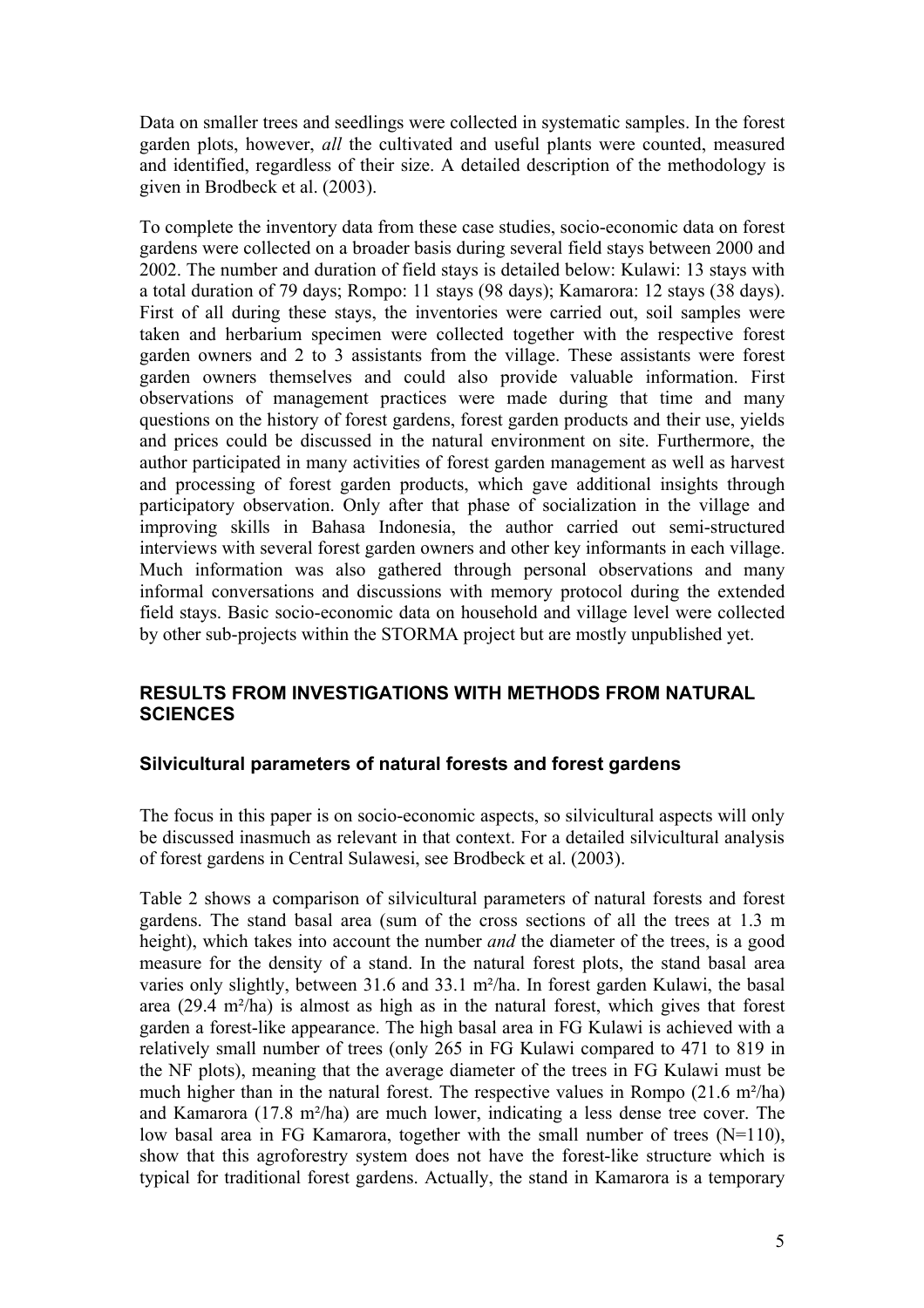forest garden, being converted into a coffee- and cocoa plantation. This conversion process is impressively illustrated by the high basal area of dead trees in Kamarora (3.0 m²/ha): to satisfy the light demand of the cash crops, the canopy has to be gradually opened, trees are ring-barked and slowly die. The other extreme, a very low basal area of dead trees, can be observed in FG Rompo (0.2 m²/ha). Here, virtually all the dead trees are used as firewood; hardly any woody litter is left behind in the stand.

| <b>Parameter</b>                                     | <b>Natural</b><br><b>Forest</b><br>Kulawi | <b>Natural</b><br><b>Forest</b><br>Rompo | <b>Natural</b><br><b>Forest</b><br>Kamarora | <b>Forest</b><br>Garden<br>Kulawi | <b>Forest</b><br>Garden<br>Rompo | Forest<br>Garden<br><b>Kamarora</b> |
|------------------------------------------------------|-------------------------------------------|------------------------------------------|---------------------------------------------|-----------------------------------|----------------------------------|-------------------------------------|
| Stand basal area (G)<br>[m <sup>2</sup> /ha]         | 33.1                                      | 31.6                                     | 32.1                                        | 29.4                              | 21.6                             | 17.8                                |
| Basal area dead trees<br>[m <sup>2</sup> /ha]        | 2.6                                       | 1.2                                      | 1.6                                         | 1.6                               | 0.2                              | 3.0                                 |
| Number of trees/ha<br>(dbh $\mu$ 10 cm)              | 819                                       | 471                                      | 535                                         | 265                               | 297                              | 110                                 |
| Tree species/ha<br>(dbh $\mu$ 10 cm)                 | 81                                        | 89                                       | 92                                          | 40                                | 32                               | 38                                  |
| Useful plants/ha <sup>a</sup><br>(number of species) |                                           | -                                        | $\overline{\phantom{a}}$                    | 120                               | 58                               | 82                                  |

**Table 2. Silvicultural parameters of natural forests and forest gardens in Central Sulawesi**

<sup>a</sup> Cultivated and wild plants (including tree species) which are use

The number of tree species (dbh  $\mu$  10 cm) varies from 81 to 92 species per ha in the natural forest plots, compared to only 32 to 40 species per ha in the forest gardens. The higher tree species diversity in the natural forest plots is due to the fact that aside from useful trees, the natural forest contains many tree species that have no direct use for the local people. In the course of establishing a forest garden, those "inferior" trees are removed and replaced with useful species like fruit or timber trees. This practice results in a high diversity of useful plants in forest gardens, which can reach up to 120 species per ha. The most common tree species in forest gardens, ranked according to their Importance Value after Curtis and McIntosh (1951) are shown in Table 3.

**Table 3. The most common tree species in three forest gardens (FG) of Central Sulawesi by their Importance Value (IV)**

| Rank           | <b>Species</b>      | <b>Dominance</b><br>$[m^2/ha]$ | Abundance<br>[N/ha] | <b>Frequency</b><br>[%] | IV    |
|----------------|---------------------|--------------------------------|---------------------|-------------------------|-------|
| I. FG Kulawi   |                     |                                |                     |                         |       |
| 1              | Ficus sp.           | 14.74                          | 5                   | 5                       | 55.0  |
| 2              | Theobroma cacao     | 0.89                           | 78                  | 23                      | 45.8  |
| 3              | Arenga pinnata      | 3.39                           | 27                  | 20                      | 33.3  |
| $\overline{4}$ | Cocos nucifera      | 1.47                           | 19                  | 15                      | 20.8  |
| 5              | Aleurites moluccana | 1.42                           | 13                  | 11                      | 16.1  |
| $6 - 40$       | Other species       | 7.46                           | 123                 | 99                      | 129.0 |
| $1 - 40$       | Total               | 29.37                          | 265                 | 173                     | 300.0 |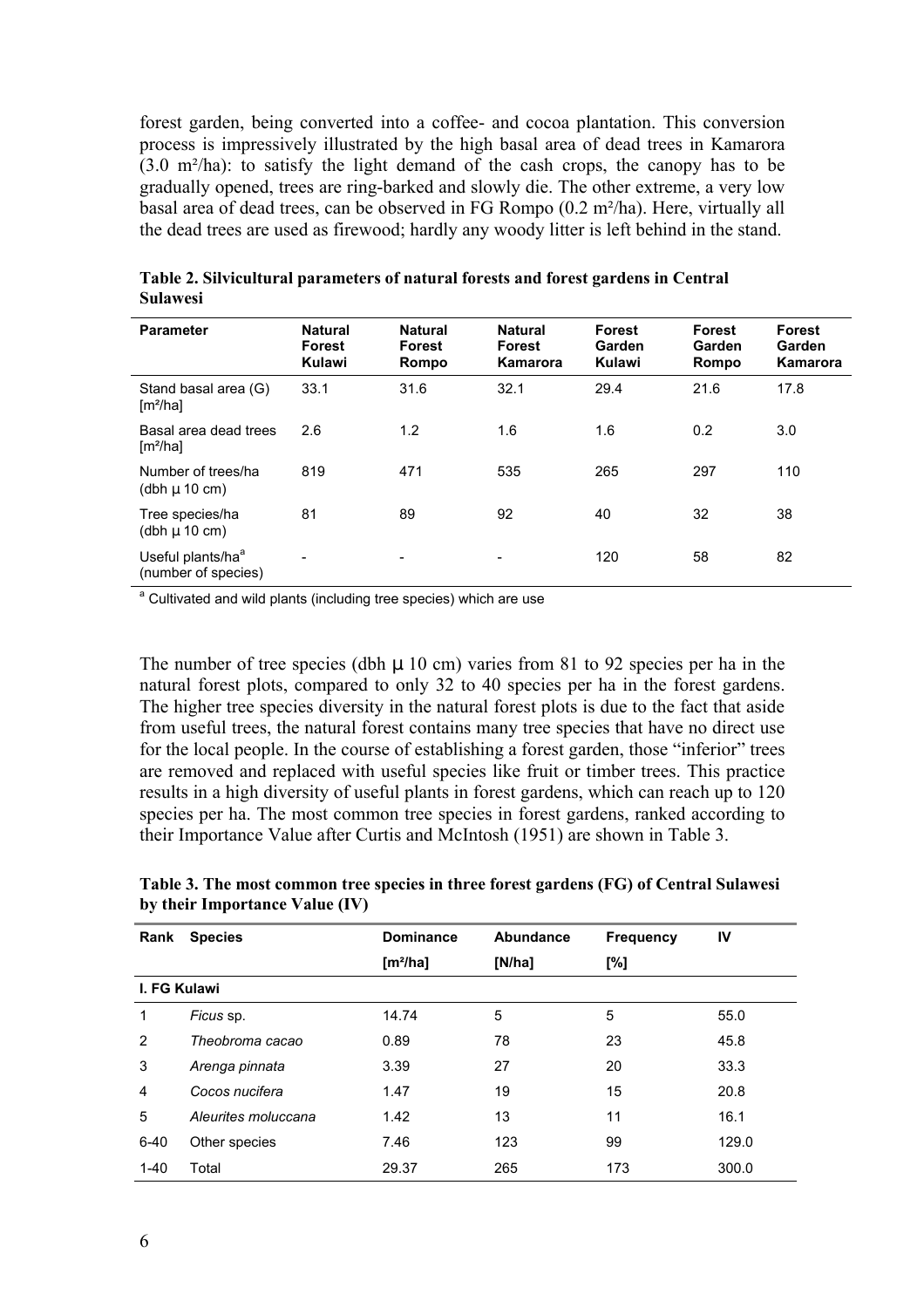|          | II. FG Rompo         |       |     |                |       |
|----------|----------------------|-------|-----|----------------|-------|
| 1        | Erythrina subumbrans | 11.29 | 50  | 36             | 89.2  |
| 2        | Coffea canephora     | 1.56  | 84  | 25             | 49.5  |
| 3        | Eucalyptus deglupta  | 1.20  | 12  | 10             | 15.2  |
| 4        | Acalypha caturus     | 0.54  | 15  | 12             | 14.3  |
| 5        | Erythrina fusca      | 0.38  | 18  | 9              | 12.9  |
| $6 - 32$ | Other species        | 6.64  | 118 | 87             | 118.9 |
| $1 - 32$ | Total                | 21.61 | 297 | 179            | 300.0 |
|          | III. FG Kamarora     |       |     |                |       |
| 1        | Erythrina subumbrans | 1.35  | 15  | 12             | 33.1  |
| 2        | Magnolia sp.         | 2.26  | 4   | 4              | 20.3  |
| 3        | Phoebe tenuifolia    | 1.33  | 5   | 5              | 17.0  |
| 4        | Ficus sp.            | 2.13  | 2   | $\overline{2}$ | 15.7  |
| 5        | Palaquium obovatum   | 1.31  | 3   | 3              | 13.1  |
| $6 - 38$ | Other species        | 9.45  | 81  | 75             | 200.8 |
| $1 - 38$ | Total                | 17.83 | 110 | 101            | 300.0 |

Source : Brodbeck et al. 2003

In FG Kulawi, the five most common tree species are cultivated or useful trees: *Ficus*  sp. is important in traditional beliefs and for the production of bark-cloth; cocoa (*Theobroma cacao*), sugar palm (*Arenga pinnata*), coconut palm (*Cocos nucifera*) and candlenut tree (*Aleurites moluccana*) yield valuable crops for sale as well as for use in the household. In FG Rompo, the most common trees include two species of *Erythrina*, an important multi-purpose tree in agroforestry; coffee (*Coffea canephora*) as a cash crop; an indigenous species of *Eucalyptus* which is highly appreciated for its valuable timber and *Acalypha caturus*, a tree from the natural vegetation of which the young leaves are consumed as a vegetable and often serve as an "emergency food". The most common trees in FG Kamarora are, with the exception of *Erythrina*, left over from the natural forest. Apart from temporarily providing shade and cover for the cash crops, these trees have no particular use themselves.

## **Similarity of forest gardens**

Table 3 shows that all forest gardens have some tree species in common (*Erythrina subumbrans* in FG Rompo and Kamarora; *Ficus* sp. in FG Kulawi and Kamarora) even though only the five most common tree species of each forest garden are considered in this overview. A detailed comparison of the species composition in forest gardens, considering all the useful species (including shrubs and herbaceous plants) as shown in Table 4, can be regarded as an indicator for the similarity of forest gardens.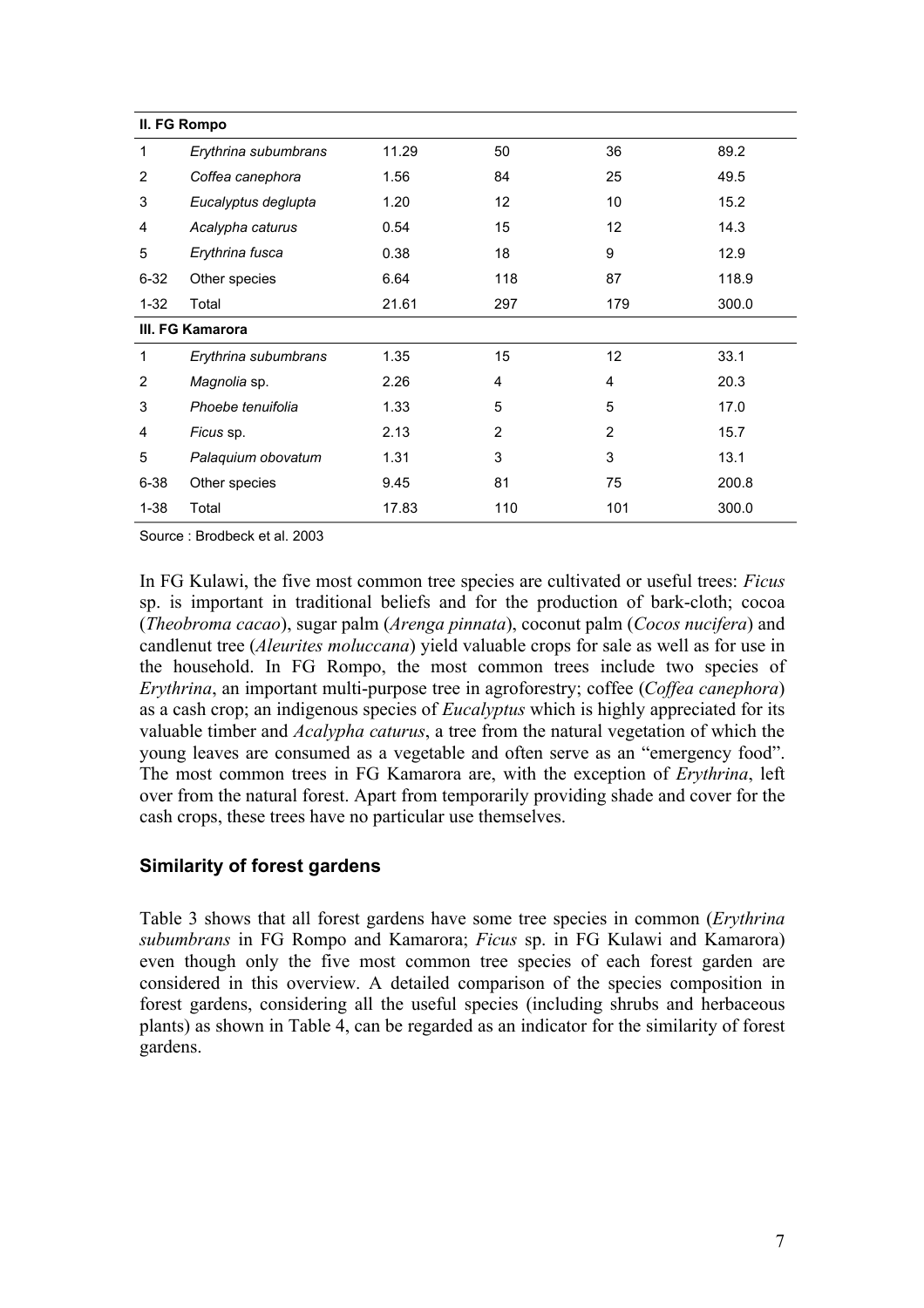|                                           | <b>FG Kulawi</b> | <b>FG Rompo</b> | <b>FG Kamarora</b> |
|-------------------------------------------|------------------|-----------------|--------------------|
|                                           | [N]              | [N]             | [N]                |
| Useful species (total)                    | 120              | 58              | 82                 |
| Species in common with FG Kulawi          |                  | 9               | 23                 |
| Species in common with FG Rompo           | 9                |                 |                    |
| Species in common with FG Kamarora        | 23               | 7               |                    |
| Species occurring in all 3 forest gardens | 19               | 19              | 19                 |
| Unique species                            | 69               | 23              | 33                 |

**Table 4. Similarity of species composition in forest gardens of Central Sulawesi**

A total of 19 species occur commonly in all three forest gardens. These species include cash crops like coffee (*Coffea canephora*) and cocoa (*Theobroma cacao*); staple crops like cassava (*Manihot esculenta*), taro (*Colocasia esculenta*) and sweet potato (*Ipomoea batatas*) as well as tall trees like sugar palm (*Arenga pinnata*), candle nut tree (*Aleurites moluccana*) or coconut palm (*Cocos nucifera*). FG Rompo and FG Kamarora both have approximately 60% of their species in common with one or both of the other forest gardens, while approximately 40% of the species in each of these two FGs are only found there. In FG Kulawi, where the total number of useful species is very high  $(N = 120)$ , the proportion of plant species unique to this forest garden is also higher (58%), as could be expected. The plants occurring in only one of the forest gardens include cinnamon (*Cinnamomum verum*) and ginger (*Zingiber officinale*) in FG Kulawi; jackfruit (*Artocarpus heterophyllus*) and *Solanum violaceum* (a vegetable) in FG Rompo; as well as avocado (*Persea americana*) and two *Brassica* species in FG Kamarora. From this analysis, it can be concluded that the main plants producing cash crops and staple food are the same in all three forest gardens, while the difference in the species composition is mainly due to individual preferences of the forest garden owners for certain vegetables or spices. Other dissimilarities can be explained by different climatic conditions in the forest gardens: while plants like durian (*Durio zibethinus*) and langsat (*Lansium domesticum*) grow well in the hot lowland climate of FG Kulawi and Kamarora (altitudes 600-700 m asl.), these species can not be found in the montane climate of FG Rompo (1,000 m asl.), where typical highland species like *Coffea liberica* and *Coffea arabica* are more dominant.

#### **Annual and perennial plants in forest gardens**

Another typical feature of forest gardens is the high proportion of perennial plants like fruit trees that yield regularly over a long period without needing much care. This is particularly important, because in normal times, farmers concentrate their labour on the cash crops from forest gardens and the cultivation of rice, while the by-products from forest gardens don't receive much attention. In times of hardship, however, forest gardens are used as an alternative source of food. Perennials like *Manihot esculenta*, which can be found in all three forest gardens, taro (*Colocasia esculenta*) and sweet potato (*Ipomoea batatas*) are especially well suited for that task. The total number of perennial plant species in forest gardens is shown in Table 5.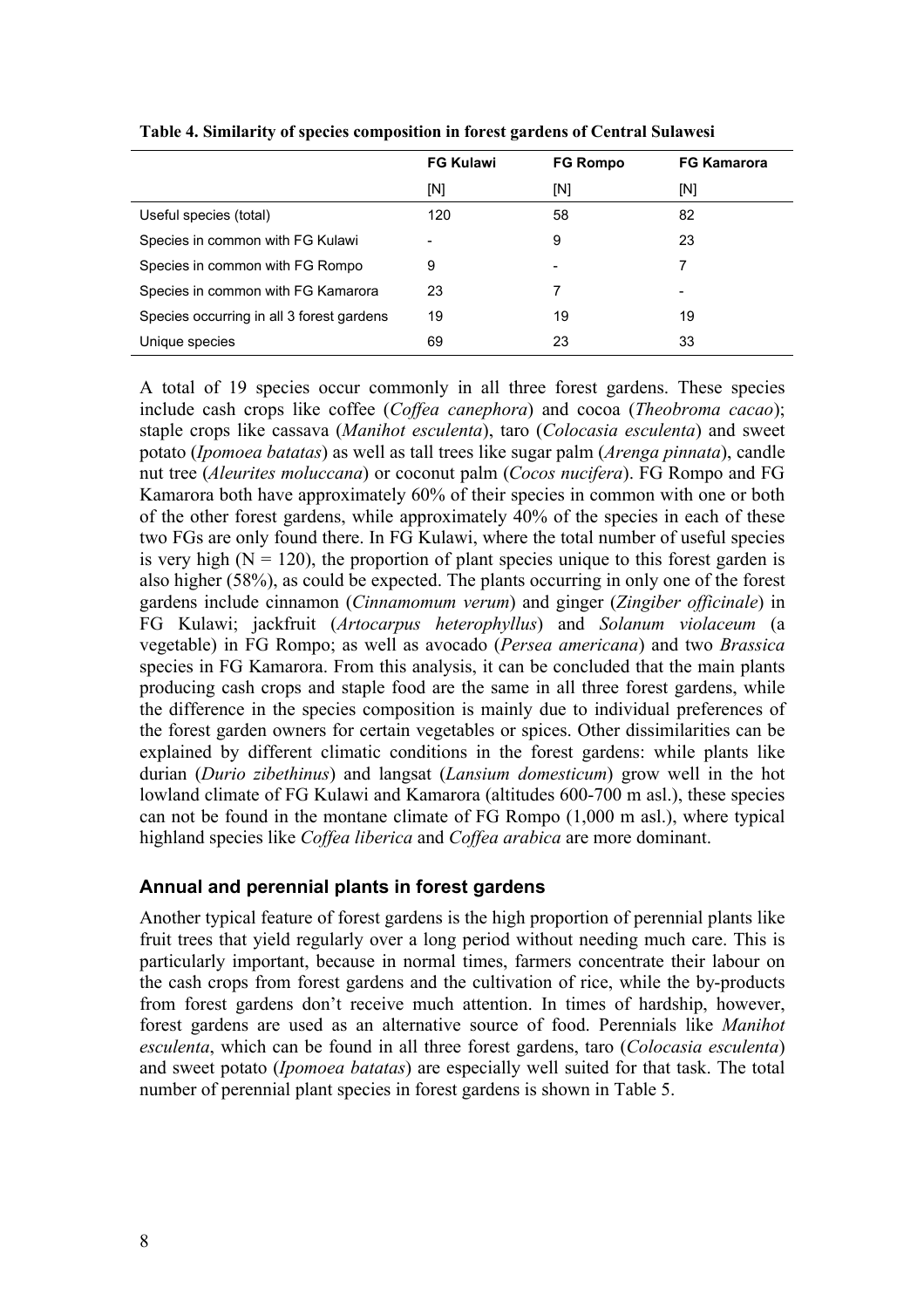|                       | FG                  | FG                 | FG                    | <b>HG Central</b>     |
|-----------------------|---------------------|--------------------|-----------------------|-----------------------|
|                       | Kulawi <sup>a</sup> | Rompo <sup>a</sup> | Kamarora <sup>a</sup> | Sulawesi <sup>b</sup> |
| Annuals and biennials | 11                  | 5                  | 12                    | 24                    |
| Perennials            | 109                 | 53                 | 70                    | 125                   |
| Total                 | 120                 | 58                 | 82                    | 149                   |

**Table 5. Useful plant species [N] in forest gardens (FG) and home gardens (HG) of Central Sulawesi according to their durability**

<sup>a</sup> Number of useful plant species in one forest garden of 1 ha

 $<sup>b</sup>$  Number of useful plant species in 30 home gardens of 3 villages in the Lore Utara subdistrict with a</sup> total area of 2.47 ha (according to KEHLENBECK 2002)

In all three forest gardens, perennial plant species by far outnumber annual and biennial plants. While the latter provide less than 10% of all species in FGs Kulawi and Rompo, this proportion is considerably higher in FG Kamarora with 14.6%, a value similar to the 16.1% found by Kehlenbeck (2002) in home gardens of Central Sulawesi (cf. Fig. 2). The relatively high proportion of annual and biennial plant species in FG Kamarora, together with the low basal area and the small number of trees per ha (cf. Table 2) indicate the garden-like character of this particular forest garden, compared to the forest-like character of FGs Rompo and Kulawi with higher basal areas, higher numbers of trees and higher proportions of perennial plants.

**Figure 2. Annual and biennial plants as a percent of all useful plant species in forest gardens (FG) and home gardens (HG) of Central Sulawesi (data from home gardens according to KEHLENBECK 2002)**

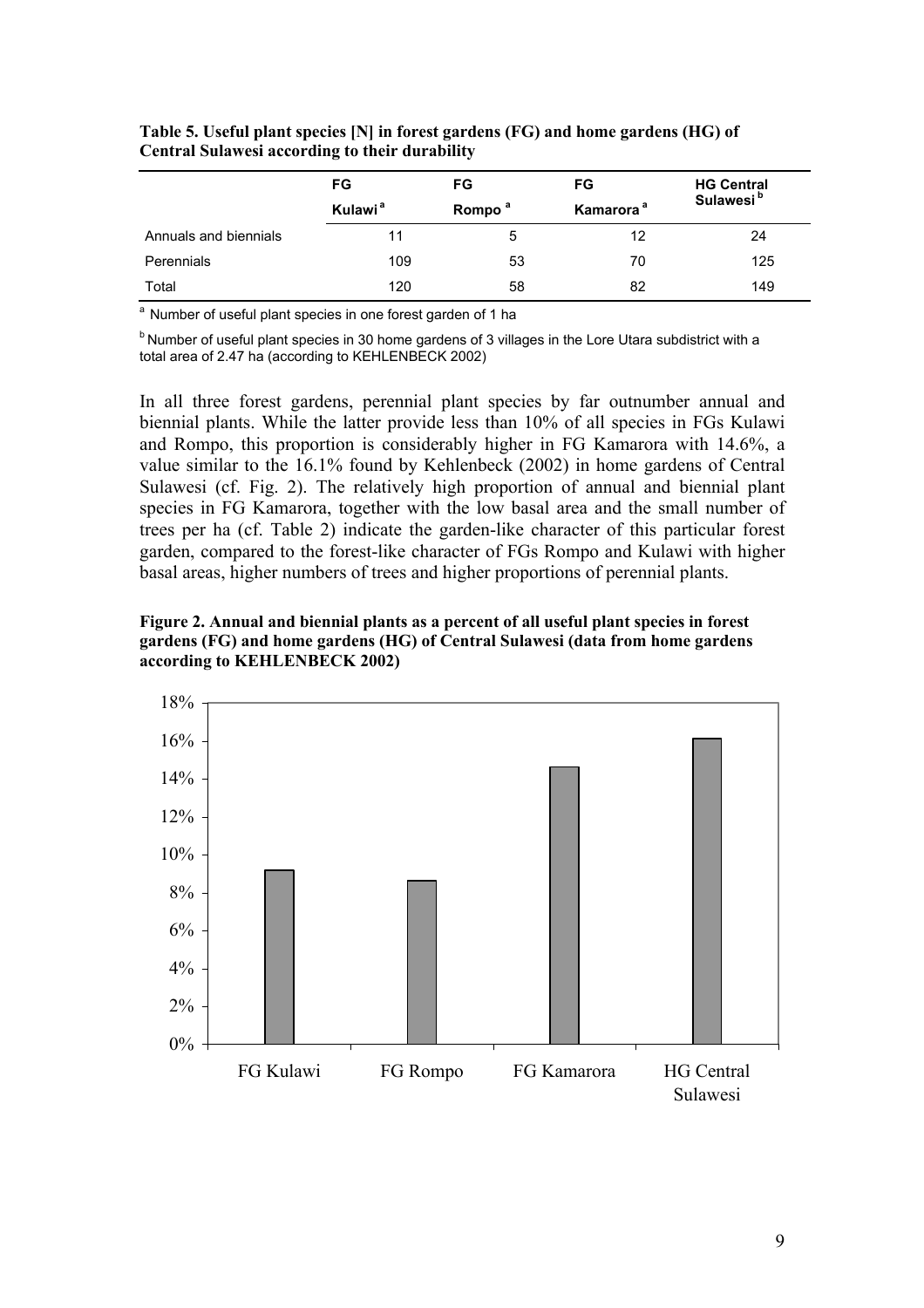## **RESULTS FROM INVESTIGATIONS WITH METHODS FROM SOCIAL SCIENCES**

## **Use of forest garden plants**

After having discussed the species composition of forest gardens under ecological and silvicultural aspects, the focus will now be on the socio-economic importance of this land use system. The wide variety of uses of forest garden plants is impressively shown in Table 6, classifying the cultivated and used plant species after their primary use.

|                                    |                  | <b>Useful plant species [N]</b> |                    |
|------------------------------------|------------------|---------------------------------|--------------------|
| <b>Primary Use</b>                 | <b>FG Kulawi</b> | <b>FG Rompo</b>                 | <b>FG Kamarora</b> |
| Shade and cover plants             | 20               | 18                              | 31                 |
| Edible fruits and nuts             | 24               | 5                               | 8                  |
| Vegetables                         | 12               | 10                              | 13                 |
| Medicinal and poisonous plants     | 19               | 1                               | 2                  |
| <b>Stimulants</b>                  | 8                | 5                               | 6                  |
| Spices                             | 10               | 4                               | 3                  |
| Staple food                        | 5                | 2                               | $\overline{2}$     |
| Soil improvement                   | 3                | 3                               | 2                  |
| Household items                    | 3                | 2                               | 2                  |
| Vegetable oils and fats            | $\overline{2}$   | 3                               | 2                  |
| Construction timber                | 0                | 3                               | $\overline{2}$     |
| Ornamental plants                  | 3                | 0                               | 1                  |
| Construction material (non-timber) | 2                | $\Omega$                        | 2                  |
| Forage                             | $\overline{2}$   | 1                               | 1                  |
| Crafts, handicrafts                | 1                | 1                               | 1                  |
| <b>Ritual use</b>                  | $\overline{2}$   | 0                               | 0                  |
| <b>Fibres</b>                      | $\overline{2}$   | 0                               | 0                  |
| Sugar                              | 1                | $\Omega$                        | 1                  |
| <b>Essential oils</b>              | 1                | 0                               | 1                  |
| Furniture and interior decoration  | 0                | 0                               | $\overline{2}$     |
| <b>Total</b>                       | 120              | 58                              | 82                 |

#### **Table 6. Useful plants in forest gardens of Central Sulawesi and their primary uses**

A total of 20 classes have been defined for primary uses of forest garden plants. However, only the uses known and actually practised in the respective village were considered for this classification. A medicinal plant growing in a forest garden was not counted when the owner did not know about its use. On the other hand, all the plants which were named as used for medicinal purposes were taken into account in this study, regardless of whether their pharmaceutical effects are proven or not. Besides the above-mentioned primary uses, most species have one or several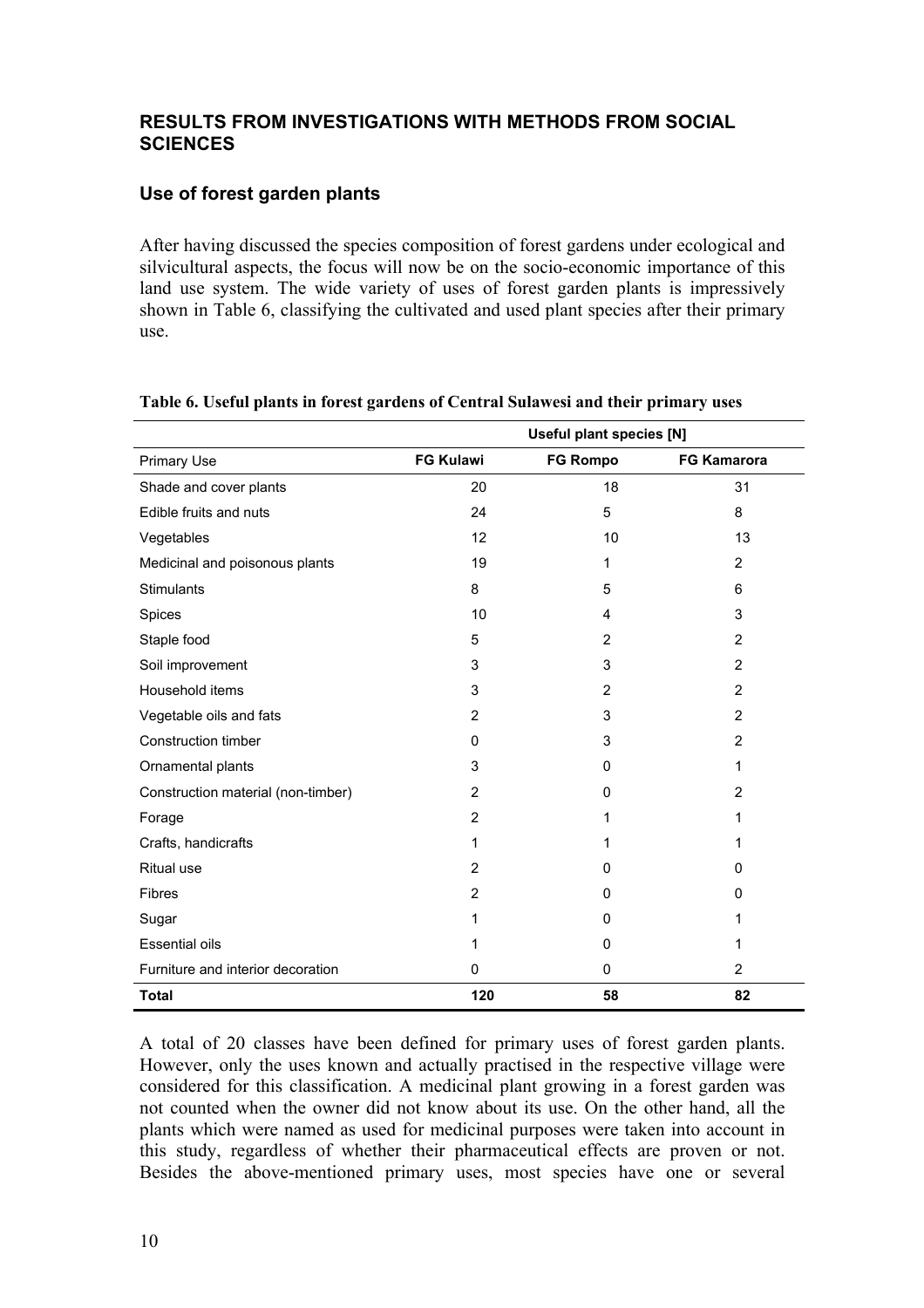secondary uses, further increasing the wide variety of functions served by forest gardens.

Most numerous are shade and cover plant species, followed by plants bearing edible fruits and nuts. With 10-13 species, all forest gardens harbour a similarly high number of vegetables. The cultivation of medicinal plants in forest gardens is most developed in the traditional society of Kulawi (19 species). In the relatively young resettlement of Kamarora, farmers lack the knowledge on indigenous medicinal plants. Only two species from that group were recorded in FG Kamarora. On the other hand, people in Kamarora have good access to industrially manufactured medicaments. Rompo takes an intermediate position. With Rompo being the most remote of the three villages in this study, and having very difficult access to medical care, it seems surprising that only one species of medicinal plants is cultivated in forest gardens. However, many vegetables, spices or fruit were named to be also used for medicinal purposes. Other medicinal plants in Rompo are collected in the natural forest.

The high number of species which only act as shade and cover plants in FG Kamarora (31 species) is somewhat untypical for forest gardens, where cover trees mostly have other primary uses. In FG Kamarora, however, the few cover trees are mostly maintained from the natural forest, while in the other two forest gardens, many of the cover trees are planted useful species.

## **Development cycle of forest gardens**

Even though most forest gardens in the research area look similar at first glance, their origin and history differ considerably. The development cycle of forest gardens in the three research villages is schematically shown in Figs. 3-5.

#### **Figure 3. Development cycle of forest gardens in Rompo**



The most common and most simple model is shown in Fig. 3, the development cycle of forest gardens in Rompo. It comprises various possibilities:

- a. Primary forest is directly converted into a permanent forest garden.
- b. Primary forest is first converted into agricultural land ("Ladang"). When the yields start to decrease, these Ladangs are left fallow and a secondary forest establishes itself. This secondary forest can either be used as a cover during the fallow period, before being turned into agricultural land again, or it can be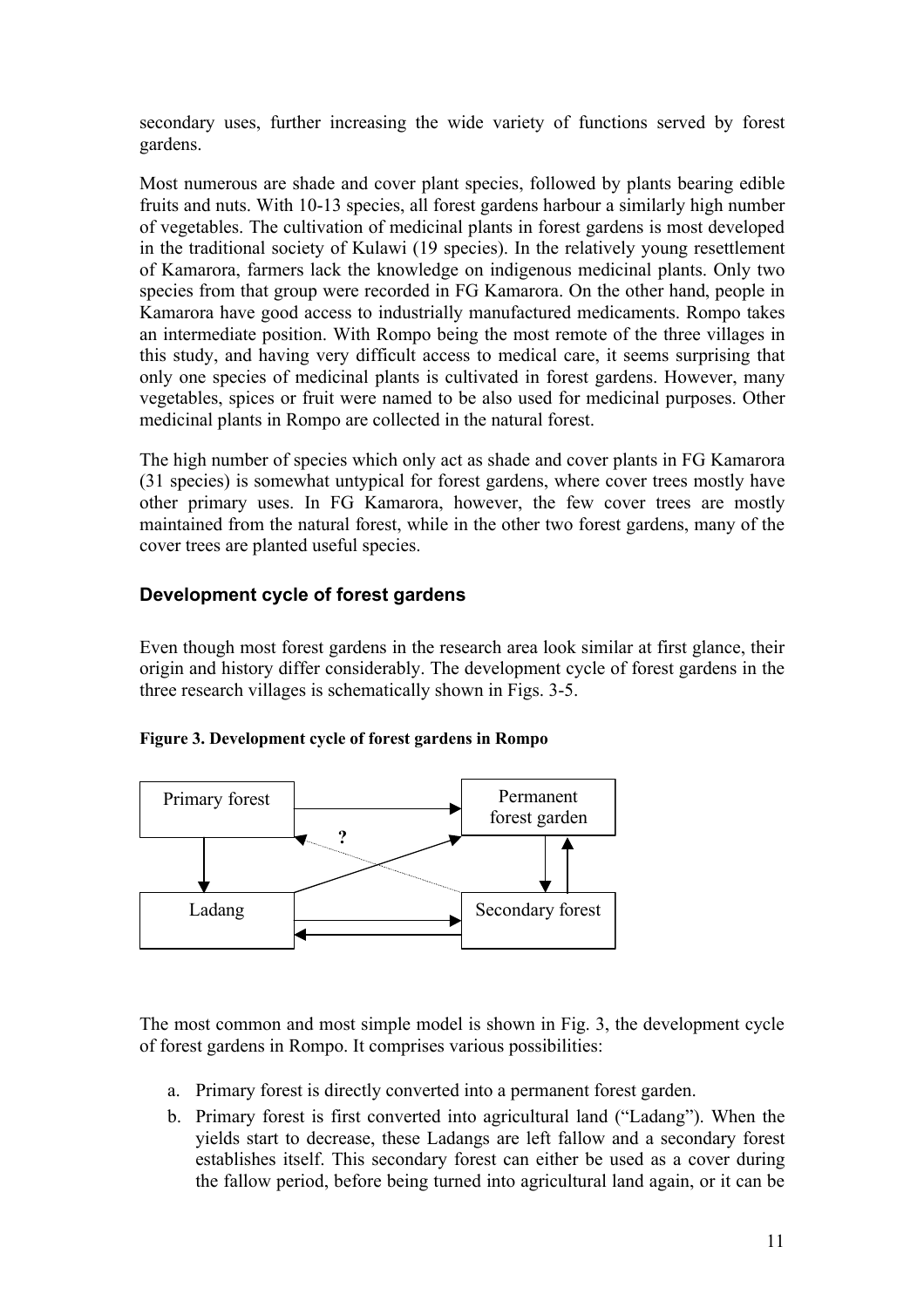converted into a permanent forest garden after some years. If further left undisturbed, these secondary forests could theoretically recover to become primary forests again.

- c. In some cases, perennial cultivated plants like coffee (*Coffea canephora, C. arabica*) cocoa (*Theobroma cacao*) or fruit trees are planted directly after clearing the forest. For some years, annual crops like rice (*Oryza sativa*) or maize (*Zea mays)* are intercropped. By the time yields of rice or maize decrease, the above-mentioned perennial crops are established and return their first yields. These enriched fallows can be easily further developed into permanent forest gardens.
- d. If forest gardens are left untended for several years, cultivated plants gradually disappear and are replaced by forest tree species in the course of natural succession. The resulting secondary forest can be converted into a forest garden again, temporarily be cleared for Ladang, or, when natural succession is further allowed, develop into primary forest.

#### **Figure 4. Development cycle of forest gardens in Kulawi**



The development of forest gardens in Kulawi (Fig. 4) follows basically the same scheme as described for Rompo, with one additional variant: when families or whole villages move to other places, old home gardens are abandoned. These home gardens, which usually contain a wide variety of cultivated plants, including trees, can develop into secondary forests if they are completely abandoned. In some cases, former home gardens are still tended, though to a lesser extent. Through natural succession and active planting of perennial cultivated plants, these extensively managed former home gardens can develop into permanent forest gardens.

#### **Figure 5. Development cycle of forest gardens in Kamarora**

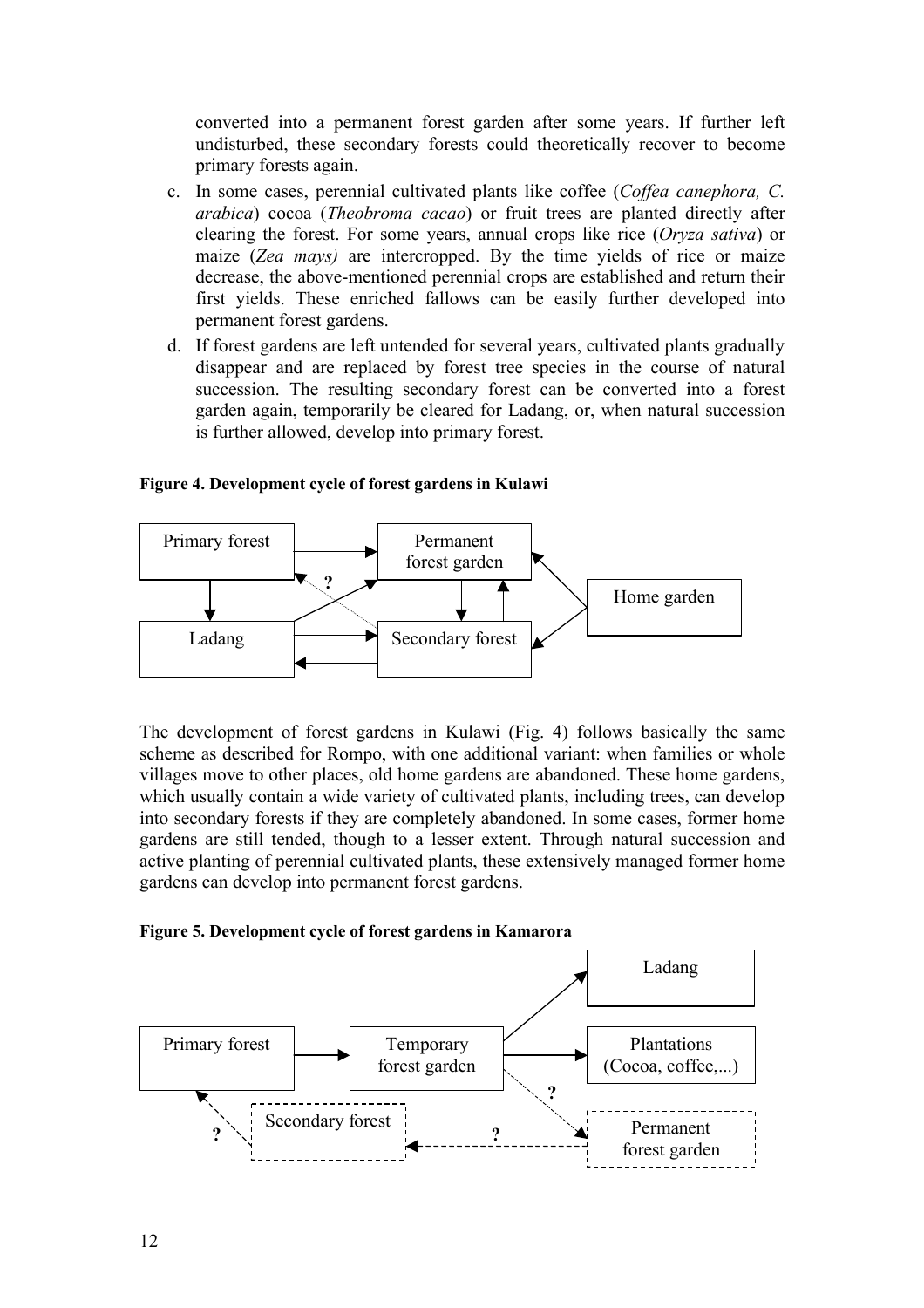In Kamarora, forest gardens have a more temporary character (Fig. 5). In one variant, cash crops like cocoa (*Theobroma cacao*) and/or coffee (*Coffea canephora, C. arabica*) are planted under the cover of the primary forest. The canopy, however, is increasingly opened to satisfy the growing light demand of the crops. For a limited time, annual plants can be intercropped. In the high canopy layer, trees from the natural vegetation are gradually replaced by nitrogen fixing leguminous tree species like *Erythrina* spp.. The final result of this process is a cash crop plantation. The transition phase, the stage of temporary forest garden, can be as long as 20 years. If however, the forest is to be converted into Ladang for rice or maize cultivation, the process is much faster. With that variant, the stage of temporary forest gardens with the cultivation of annual crops under a tree cover may only last one or two years. With Kamarora being a relatively young resettlement, most farmers here don't have a tradition of managing permanent forest gardens. The settlers from other parts of Sulawesi often also lack the knowledge of the local flora and indigenous useful plants. This fact, together with the proximity to the provincial capital Palu and the good market access, leads to the widespread transformation of temporary forest gardens into cash crop plantations.

#### **Socio-economic importance of forest gardens**

#### **Cash crop production and subsistence farming**

Products from forest gardens with their manifold uses are partly sold for cash income and partly consumed in the household. The importance of these two functions, however, varies greatly between the three forest gardens described in this study. The numbers of species which are exclusively used for sale, solely used in the household or fulfil both functions at the same time are shown in Fig. 6. In all three forest gardens, most species are solely used in the household, and the number of *pure* cash crops is very low. These are cocoa (*Theobroma cacao*) in FG Kamarora; cocoa and vanilla (*Vanilla planifolia*) in FG Rompo, and additionally clove (*Syzygium aromaticum*) and candle nut (*Aleurites moluccana*) in FG Kulawi. These *pure* cash crops produce two thirds of cash income in FG Kulawi (cf. Table 7). In FG Rompo and Kamarora however, coffee (*Coffea canephora, C. arabica*), a product from the category "cash *and* subsistence", has the highest share of cash income. With a long tradition of coffee-cultivation, coffee is a very popular drink in the research villages, and part of the coffee yield is used in the household with the rest being sold.

The low number of species in the category "cash *and* subsistence" in Rompo  $(N = 9)$ can be explained by socio-economic and cultural factors: the access to external markets is difficult due to the weak traffic infrastructure. An internal market for agricultural products is virtually non-existent in Rompo because the purchasing power of the inhabitants is low and most of the villagers are self-sufficient farmers anyway. Due to strong social and family ties in Rompo, harvest surpluses are usually given away to relatives or neighbours rather than being sold, a fact also observed by Kehlenbeck (2002) for products from home gardens in the same village. With this mechanism, however, the forest gardens of Rompo have an important socio-economic function not only for their owners, but for the whole village.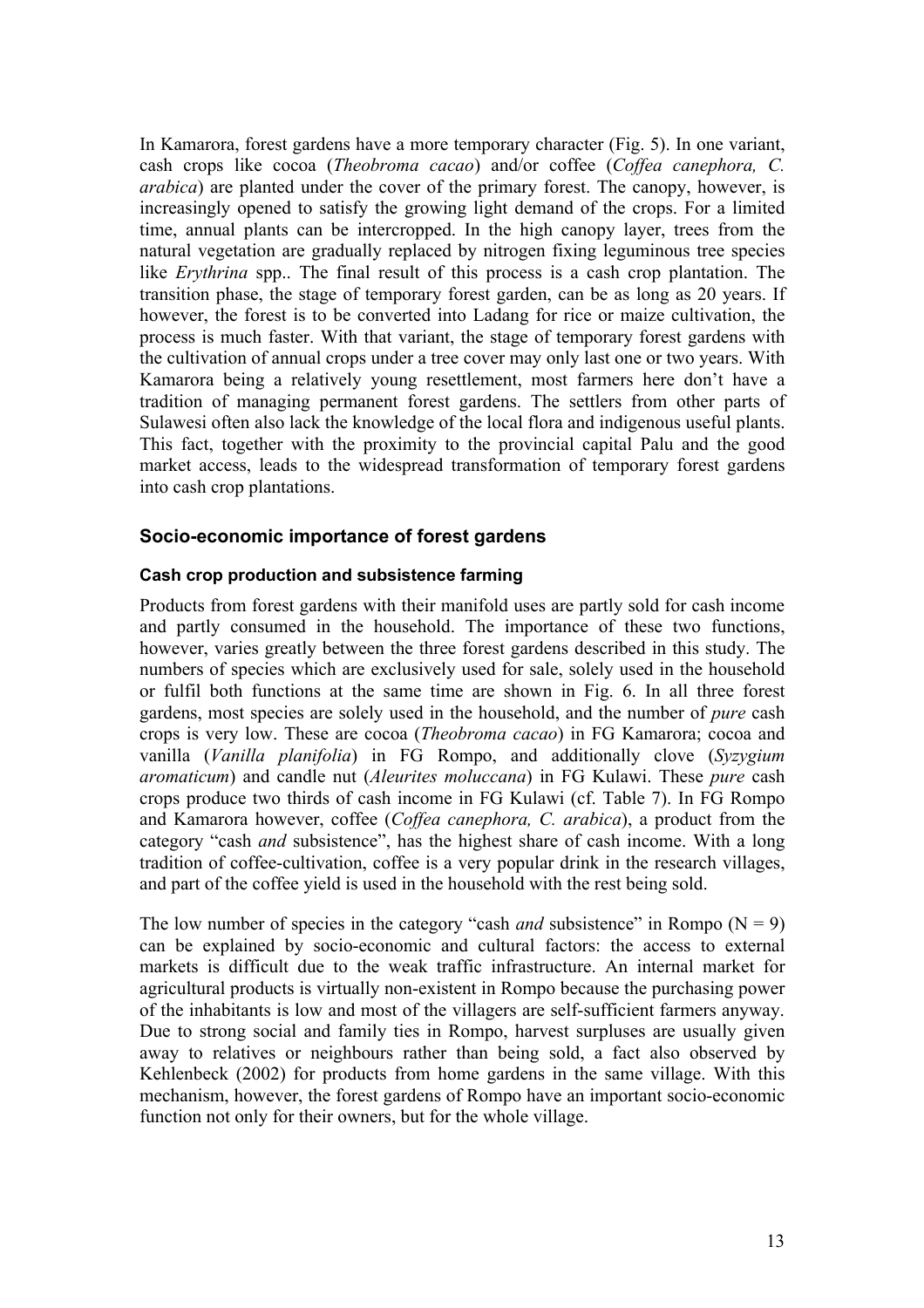

**Figure 6. Useful plant species in forest gardens according to their function for income generation**

#### **Role of forest gardens for income generation**

In the course of the investigation, yields and prices of forest garden products were assessed. From these data, the annual cash income of the three forest garden owners in this case study was calculated. The results are presented in Tables 7-9.

|                                                                  | sold production<br>per year <sup>1</sup> | price per unit<br>[IDR] $2$ | cash income<br>[IDR] $2$ |  |  |
|------------------------------------------------------------------|------------------------------------------|-----------------------------|--------------------------|--|--|
| I. Regular cash income from the investigated forest garden(1 ha) |                                          |                             |                          |  |  |
| Cocoa                                                            | 310 kg                                   | 10,000 per kg               | 3,100,000                |  |  |
| Candle nut                                                       | 820 kg                                   | 1,500 per kg                | 1,230,000                |  |  |
| Clove                                                            | 32 kg                                    | 35,000 per kg               | 1,120,000                |  |  |
| Palm wine ("Saguer")                                             | 1,440 liter                              | 750 per liter               | 1,080,000                |  |  |
| Durian                                                           | 300 pieces                               | 2,500 per piece             | 750,000                  |  |  |
| Langsat                                                          | 630 liter                                | 1,000 per liter             | 630,000                  |  |  |
| Pineapple                                                        | 200 pieces                               | 1,250 per piece             | 250,000                  |  |  |
| Coconut                                                          | 120 pieces                               | 1,000 per piece             | 120,000                  |  |  |
| Vanilla                                                          | $1.5$ kg                                 | 70,000 per kg               | 105,000                  |  |  |
| Subtotal (forest garden)                                         |                                          |                             | 8,385,000                |  |  |

**Table 7. Cash income of the owner of FG Kulawi in 2001**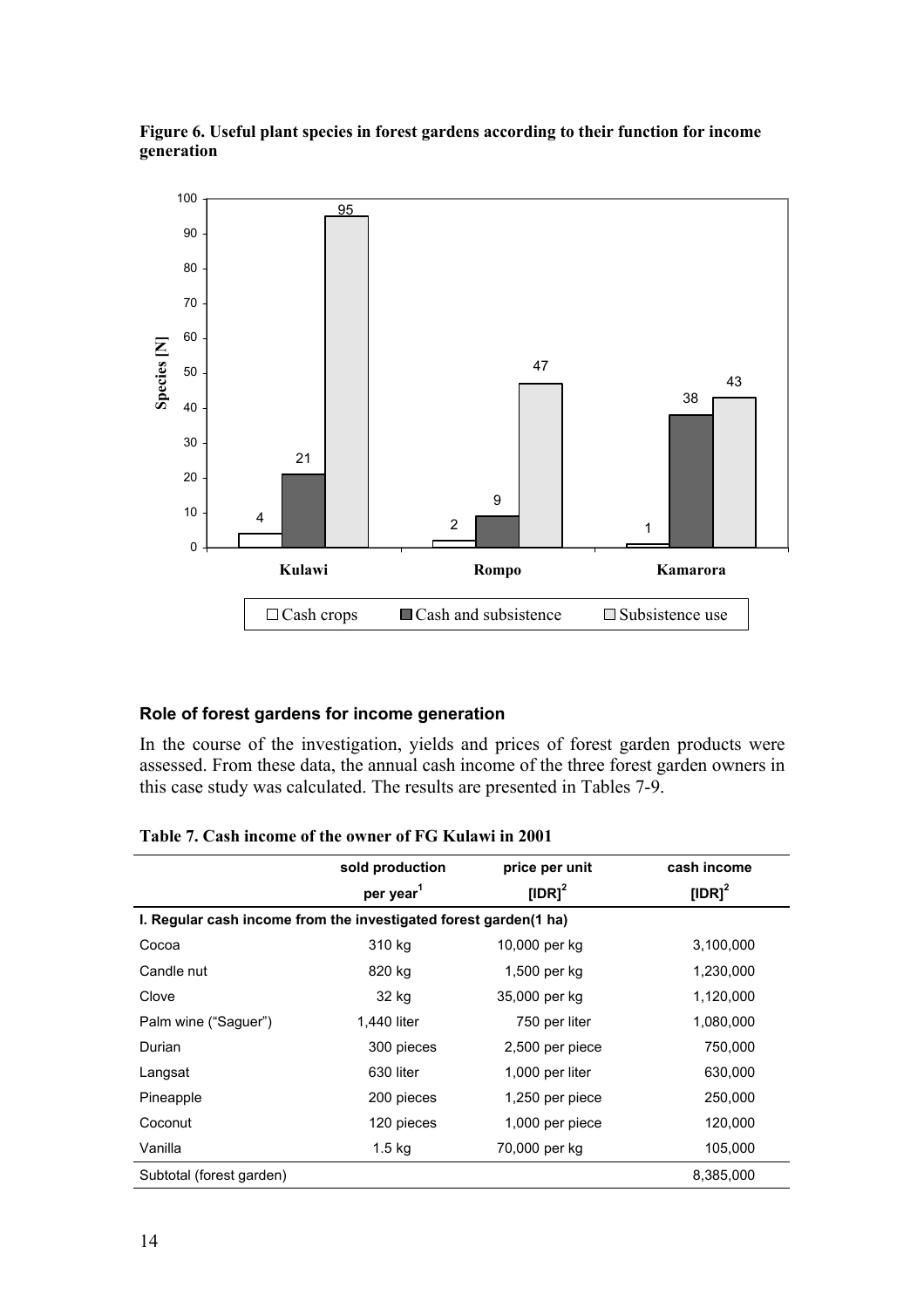| II. Cash income from other sources                         |            |                 |            |  |
|------------------------------------------------------------|------------|-----------------|------------|--|
| Coffee (1 ha of old FG,<br>extensively managed)            | 500 kg     | 4,000 per kg    | 2,000,000  |  |
| Handicraft (brooms)                                        | 100 pieces | 5,000 per piece | 500,000    |  |
| Subtotal (other sources)                                   |            |                 | 2,500,000  |  |
| Total (FG and other sources)                               |            |                 | 10,885,000 |  |
| Cash income from investigated FG in % of total cash income |            |                 | 77%        |  |

 $1$  For some products, the total yield is higher, but part of the yield is consumed in the household

 $<sup>2</sup>$  IDR = Indonesian Rupiah</sup>

With nine different products generating regular cash income, the investigated forest garden in Kulawi shows the highest degree of diversification. The total cash income generated from this forest garden is much higher than in FG Rompo and FG Kamarora. Altogether, FG Kulawi provides 77% of the total cash income of its owner, a proportion which is much higher than in FGs Rompo (57%) and Kamarora (61%).

The wide variety of regularly sold products in FG Kulawi gives its owner a high stability of income, equally distributed over the year and less influenced by the fluctuation of prices for individual crops.

|                                                            | sold production                                                  | price per unit     | cash income        |  |  |
|------------------------------------------------------------|------------------------------------------------------------------|--------------------|--------------------|--|--|
|                                                            | per year <sup>1</sup>                                            | [IDR] <sup>2</sup> | [IDR] <sup>2</sup> |  |  |
|                                                            | I. Regular cash income from the investigated forest garden(1 ha) |                    |                    |  |  |
| Coffee                                                     | $1,000$ kg                                                       | 4,000 per kg       | 4,000,000          |  |  |
| Cocoa                                                      | 88 kg                                                            | 9,500 per kg       | 836,000            |  |  |
| Vanilla                                                    | 12 kg                                                            | 60,000 per kg      | 720,000            |  |  |
| Candle nut                                                 | 480 kg                                                           | 1,000 per kg       | 480,000            |  |  |
| Chilli pepper                                              | 20 kg                                                            | 3,000 per kg       | 60,000             |  |  |
| Subtotal (forest garden)                                   |                                                                  |                    | 6,096,000          |  |  |
| II. Cash income from other sources                         |                                                                  |                    |                    |  |  |
| Coffee (2 ha of old FG,<br>extensively managed)            | $1,000$ kg                                                       | 4,000 per kg       | 4,000,000          |  |  |
| Maize (plot of 0.5 ha)                                     | $1,000$ kg                                                       | 700 per kg         | 700,000            |  |  |
| Subtotal (other sources)                                   |                                                                  |                    | 4,700,000          |  |  |
| Total (FG and other sources)                               |                                                                  |                    | 10,796,000         |  |  |
| Cash income from investigated FG in % of total cash income | 57%                                                              |                    |                    |  |  |

#### **Table 8. Cash income of the owner of FG Rompo in 2001**

 $1$  For some products, the total yield is higher, but part of the yield is consumed in the household

 $<sup>2</sup>$  IDR = Indonesian Rupiah</sup>

In FG Rompo, a total of five different products which are regularly sold generate 57% of its owner's total cash income. The lower degree of diversification of income sources in FG Rompo compared to FG Kulawi (9 products) is partly due to climatic conditions: durian (*Durio zibethinus*) and langsat (*Lansium domesticum*) are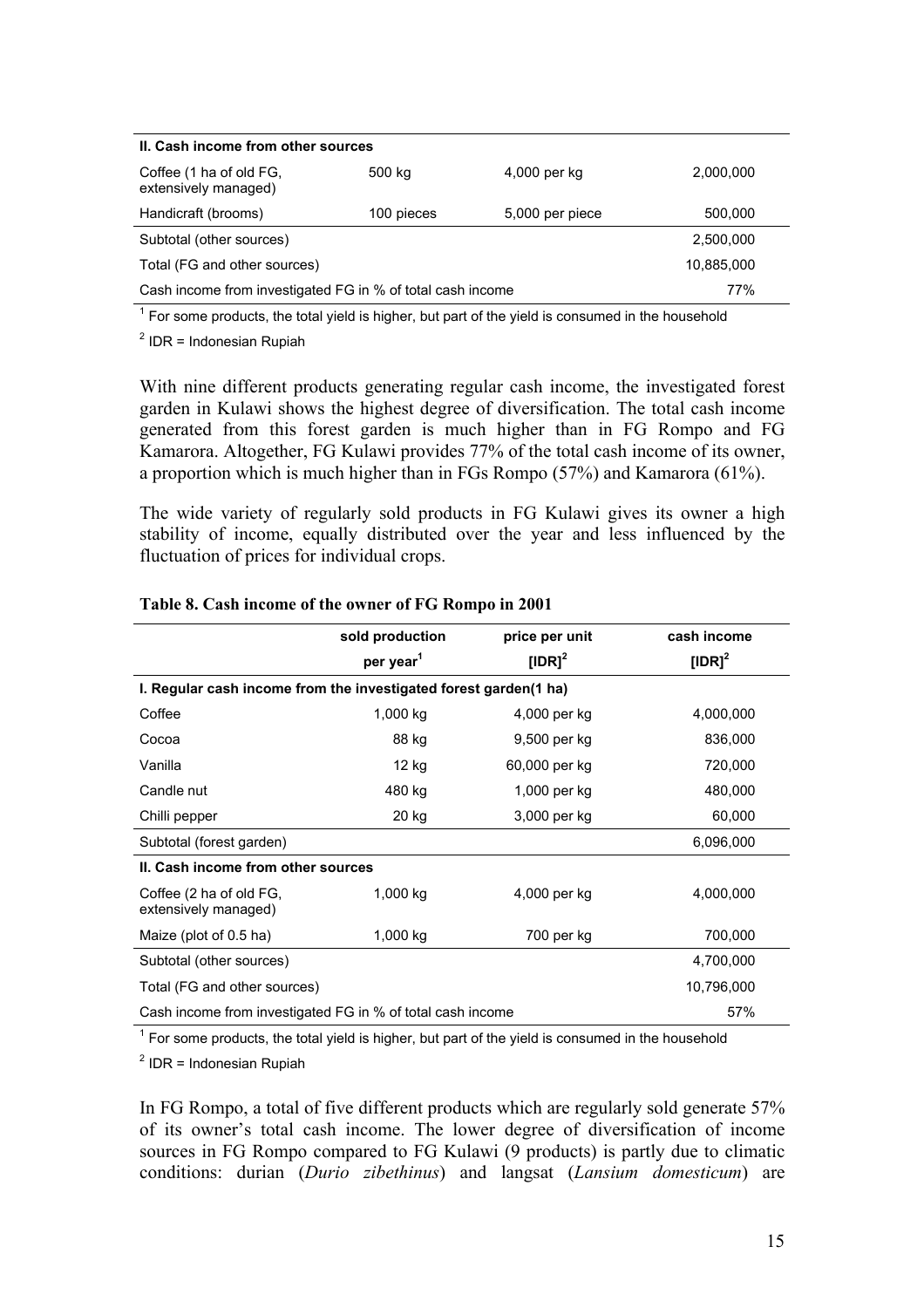successfully cultivated in FG Kulawi (altitude 600 m asl.), but are not found in the montane climate of FG Rompo (1,000 m asl.). Compared with FG Kulawi, the regular cash income from FG Rompo is lower, forcing the owner of FG Rompo to cultivate additional plots. With these other sources, however, the total annual income of the owner of FG Rompo reaches the same level as that of his counterpart in Kulawi.

|                                                                   | Sold production       | Price per unit     | <b>Cash income</b> |
|-------------------------------------------------------------------|-----------------------|--------------------|--------------------|
|                                                                   | per year <sup>1</sup> | [IDR] <sup>2</sup> | [IDR] $2$          |
| I. Regular cash income from the investigated forest garden (1 ha) |                       |                    |                    |
| Coffee                                                            | 1,000 kg              | 4,250 per kg       | 4,250,000          |
| Palm wine ("Saguer")                                              | 480 liter             | 750 per liter      | 360,000            |
| Cocoa                                                             | 20 kg                 | 10,250 per kg      | 205,000            |
| Subtotal (forest garden)                                          |                       |                    | 4,815,000          |
| II. Cash income from other sources                                |                       |                    |                    |
| Cocoa (0.8 ha of young<br>plantation)                             | 200 kg                | 10,250 per kg      | 2,050,000          |
| Labour                                                            | 100 days              | $10,000$ per day   | 1,000,000          |
| Subtotal (other sources)                                          |                       |                    | 3,050,000          |
| Total (FG and other sources)                                      |                       |                    | 7,865,000          |
| Cash income from investigated FG in % of total cash income        |                       |                    | 61%                |

|  | Table 9. Cash income of the owner of FG Kamarora in 2001 |
|--|----------------------------------------------------------|
|  |                                                          |

 $1$  For some products, the total yield is higher, but part of the yield is consumed in the household

 $<sup>2</sup>$  IDR = Indonesian Rupiah</sup>

In FG Kamarora, the good market access led to a loss of diversification. Only three products from the investigated forest garden are regularly sold to provide cash income. Altitude and climatic conditions in Kamarora are similar to those in Kulawi and can not explain the absence of certain crop species, as was the case in FG Rompo. Some products secure higher prices in Kamarora than in the other two research villages (cocoa 10,250 IDR/kg in Kamarora vs. 10,000 IDR/kg in Kulawi and 9,500 IDR/kg in Rompo; coffee 4,250 IDR/kg in Kamarora vs. 4,000 IDR/kg in Kulawi and Rompo). Nevertheless, the total cash income generated in FG Kamarora is the lowest of the three investigated forest gardens. Fruit trees, which generate additional income in FG Kulawi (durian, langsat) and FG Rompo (candle nut) are lacking in FG Kamarora, a fact that is also reflected in the low basal area of that forest garden (cf. Table 2). Thus, the potential of FG Kamarora is not fully exploited. The owner of FG Kamarora, who is currently depending on labour for additional income, tries to improve his situation by planting additional cocoa trees in his forest garden. In the inventory, a total of 452 recently planted cocoa trees were counted, meaning that this forest garden will develop into a cocoa plantation in the near future.

#### **Role of forest gardens as a safety net**

The management of forest gardens is closely linked to certain stages of life: in Rompo, young men are given a piece of land to establish a forest garden after their marriage. In all of the surveyed villages, banana is commonly planted in forest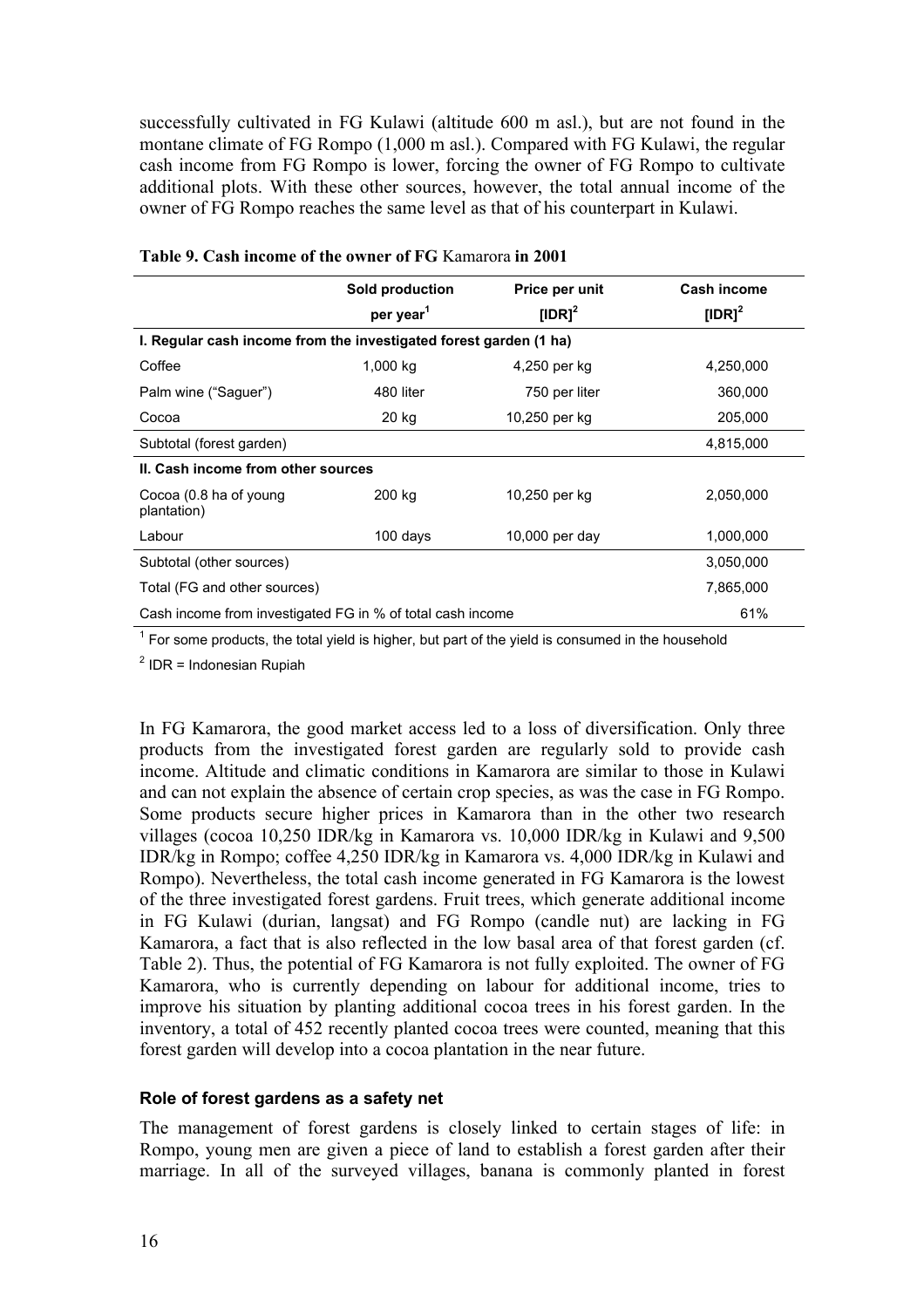gardens after marriage of the FG owners: the fruits of the banana plants are considered to be an ideal food for the expected babies. The owner of FG Kamarora reported to have planted his coffee trees in two waves: after he married for the first and second time. The coffee trees were supposed to provide him with income to support the expected children from his marriages.

The different mechanisms of forest gardens acting as a safety net are detailed below:

## **Emergency food**

As for most people in Indonesia, rice is the main staple in the research villages. It is mostly cultivated as wet rice (*padi sawah*), only few households have plots with upland rice (*padi ladang*). Other staple crops like cassava (*Manihot esculenta*), taro (*Colocasia esculenta*) and sweet potato (*Ipomoea batatas*) are grown in forest gardens but rarely used for human consumption. These crops, which are considered to be a "poor man's food", are usually used as fodder for domestic pigs. In times of hardship, however, for example when rice harvest fails or when stocks of rice are used up shortly before the next harvest, people use cassava, taro, sweet potato and other crops from their forest gardens as an emergency food. The fact that cassava can stay in the ground for several years without deteriorating makes it an ideal source of emergency sustenance which can be found abundantly in all forest gardens. Throughout this study, it could be observed that part of the yield, especially fruits, is not picked and left to rot in the forest gardens when their owners are busy with their rice fields or cocoa plantations. All forest garden owners, however, stated that they thoroughly collect all fruits in times of hardship.

## **Source of emergency income**

Cash crops from managed forest gardens such as cocoa, vanilla, coffee and clove are a more or less regular source of income. However, many farmers in Rompo and Kulawi have several forest garden plots. Those which are close to the village are well tended and regularly used. The forest garden plots which are further away from the village are less intensively managed and tended, and sometimes only consist of some old coffee trees under a dense forest canopy. Due to the old age of the coffee trees, the dense cover and the poor attention they are given, yields in these forest gardens are quite low. When the workload on the rice fields is high and income is sufficient, many forest garden owners don't bother to go to their remote plots and collect the small yield of coffee. If however other sources of income break away, coffee and timber trees, as detailed below, from these remote forest gardens are used as an emergency source of income.

#### **Source of extra income**

The data shown in Tables 7-9 only consider cash income from products that are *regularly* sold. Many other crops in forest gardens, like fruit or vegetables, are mainly produced for subsistence use. If, however, a surplus is produced, the owners occasionally sell these products and have some extra cash income. Another source of extra income is timber trees, like *Magnolia* sp. and *Palaquium obovatum* in FG Kamarora or *Eucalyptus deglupta* and *Duabanga moluccana* in FG Rompo, which are only felled on rare occasions, especially when construction material is needed to build or repair the house of a family member. But these timber trees also have an important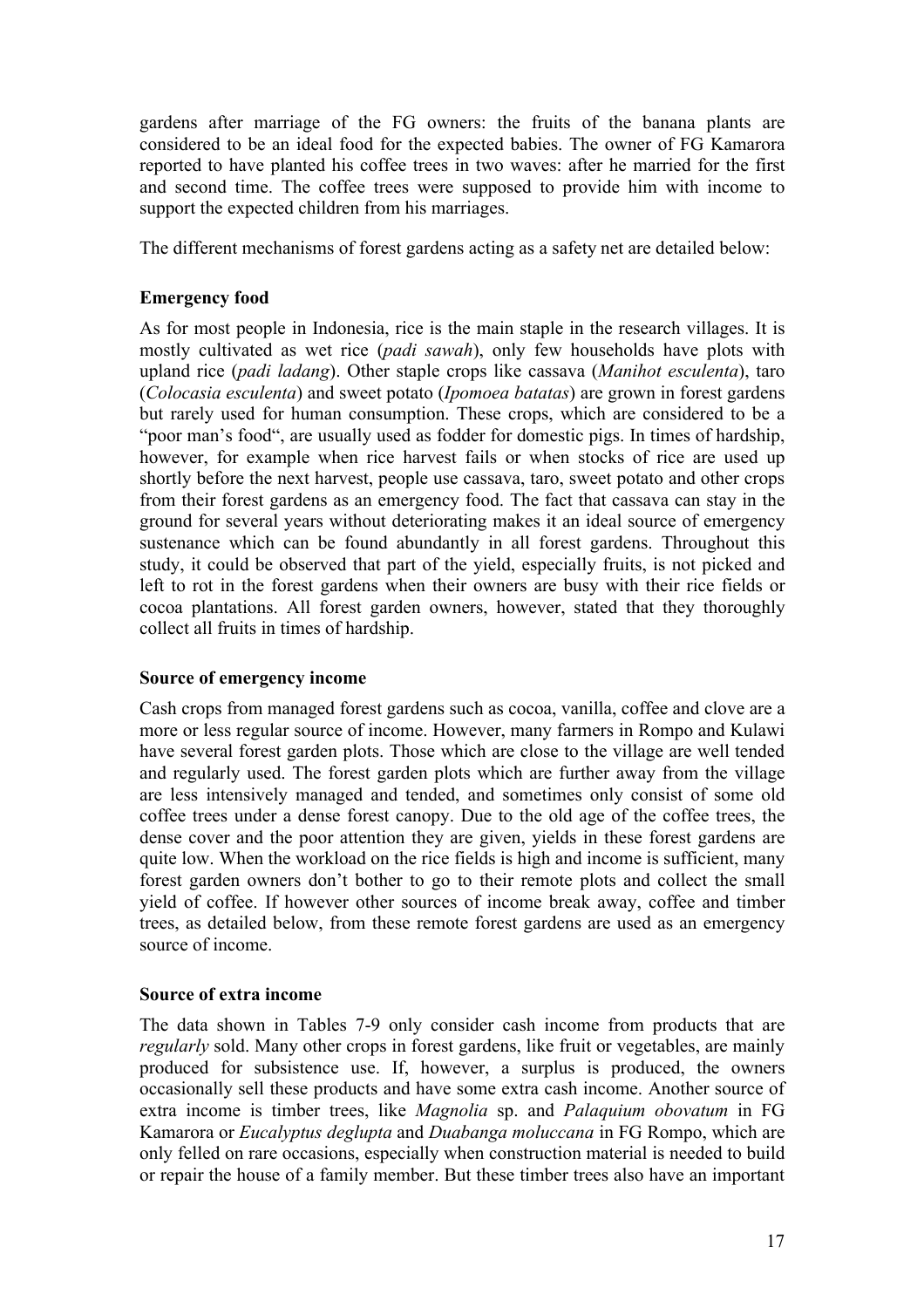function as a savings bank: their value increases from year to year with increasing diameter and quality, and they can easily be turned into cash when exceptional expenses have to be covered or when "emergency income" is needed, e.g. to buy rice after crop failure. Seedlings from such valuable species are collected in the natural forest to be planted and tended in forest gardens.

Forest gardens are only rarely and irregularly used as sources of emergency- or extra income, making it difficult to estimate the size of these types of income. It was, however, named by all the interviewed forest garden owners as an important function of their forest gardens.

#### **Pharmacy for the poor**

Medicinal plants cultivated in forest gardens are particularly important for the poor who can't afford to buy medicaments. While some plants in forest gardens are exclusively grown for medicinal uses, many forest garden plants with other primary uses also play an important role in traditional medicine, ensuring basic medical care in the villages (cf. chapter 5.1 "Use of forest garden plants" and Table 6).

## **Old age "pension"**

All of the interviewed farmers stated that they regard their forest gardens as a provision for their old age. The establishment of a forest garden, with the opening of the forest, felling of big trees, planting of cocoa- and coffee trees is hard work that is preferably done in early stages of life. Once the forest garden is established and the cash crops start to yield, there is relatively little work to be done except for the harvest. Thus, coffee- and cocoa trees in forest gardens can provide a good income over many years, making forest gardens a popular provision for old age in a country where a general governmental pension scheme does not exist.

## **CONCLUSIONS**

While forests play an important role in sustaining and improving rural livelihoods, forest gardens can perform this task even better than an unmanaged natural forest. The natural forest in the research area is regarded as common property and the use of the forest and its products is hardly regulated at village level. Because of the remoteness of the area, state regulations are scarcely translated into action. Due to the lack of land titles, people have no incentive to manage these "public" forests in a sustainable manner. Managed forest gardens, however, are regarded as private property, and the usufruct is guaranteed to the owner by traditional regulations. In forest gardens, customary rights (*adat*) give farmers a high degree of certainty which is necessary for a sustainable management which includes planting, tending and the control of natural processes as an investment in the future. To avoid conflicts between customary right and national law, however, it is necessary to give the farmers legal titles to their plots. One such conflict is about old forest gardens which, after the declaration of the Lore Lindu National Park in 1993, are now inside the National Park. An informal compromise was found in tolerating the existing forest gardens in their present form and size, but not allowing the establishment of new forest gardens in the National Park. Many farmers, however, have difficulties to prove that their forest garden existed before 1993.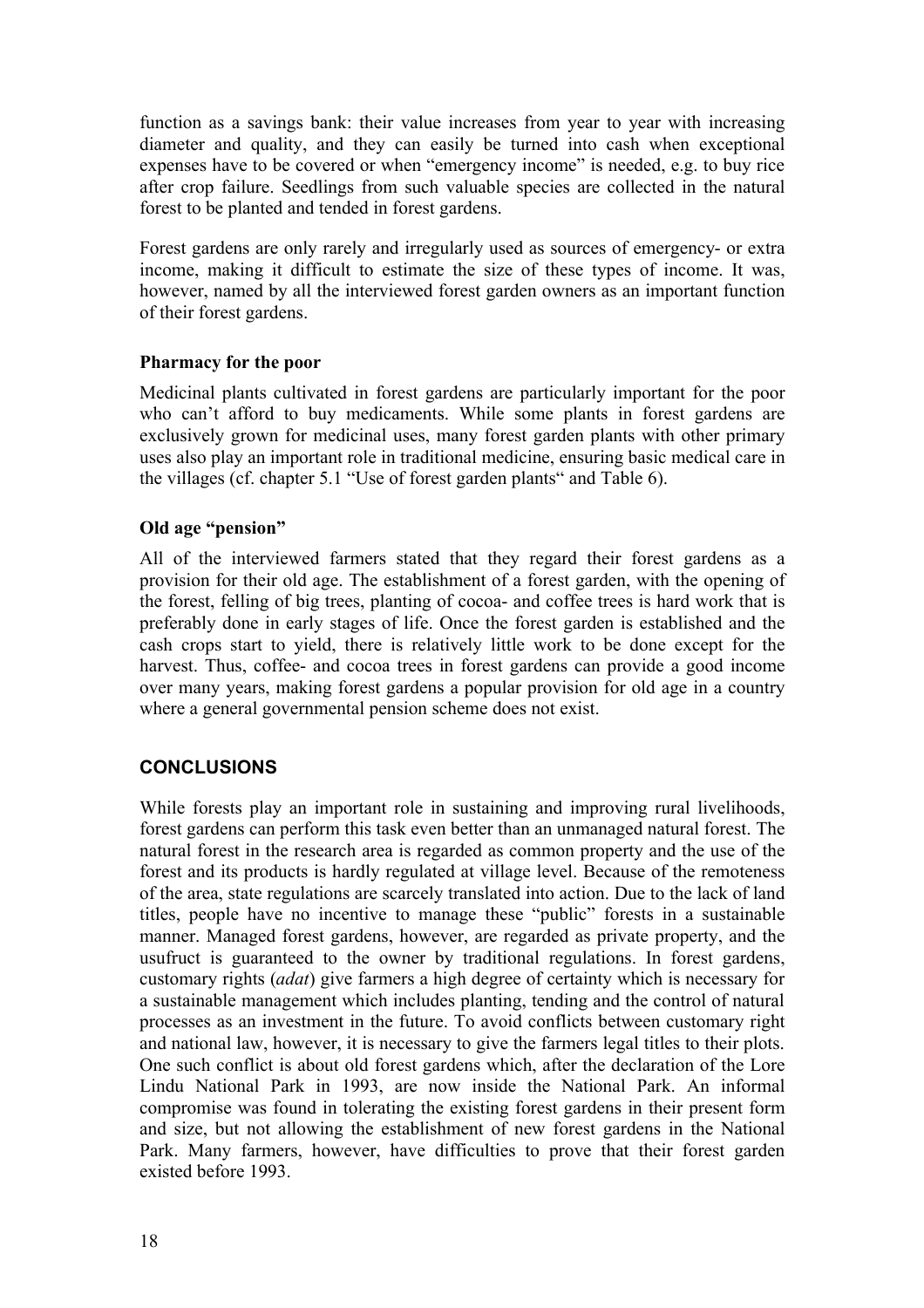With a wide variety of cultivated plants and useful plants from the natural vegetation, forest gardens do not only satisfy many needs of the rural population, they also harbour a rich biodiversity. 32 to 40 tree species were found in one hectare of forest gardens in Central Sulawesi; similar to the 19 to 46 tree species in rattan gardens of Central Kalimantan (Arifin, 2003).

Even though forest gardens are, compared to cocoa plantations or the cultivation of annual crops, a less intensive land use system, they play an important economic role in rural areas. One hectare of a well managed forest garden can yield more than 10 million IDR of cash income per year, which corresponds to up to 77% of the total cash income of it's owner. The value of the numerous other forest garden products which are consumed in the household is difficult to estimate, but surely adds to the socio-economic importance of this land use system.

In *traditionally* managed forest gardens, a high degree of diversification of products leads to a maximization of cash income, which in modern forms of "forest gardens" is achieved by intensification. While income from intensive cultures of a single cash crop, like cocoa, is subject to price fluctuations, traditional forest gardens provide a more stable income.

By generating stable cash income, supplying many products for subsistence use, acting as a source of extra- and emergency income and as an old age pension, traditional forest gardens help to improve rural livelihoods and prevent poverty.